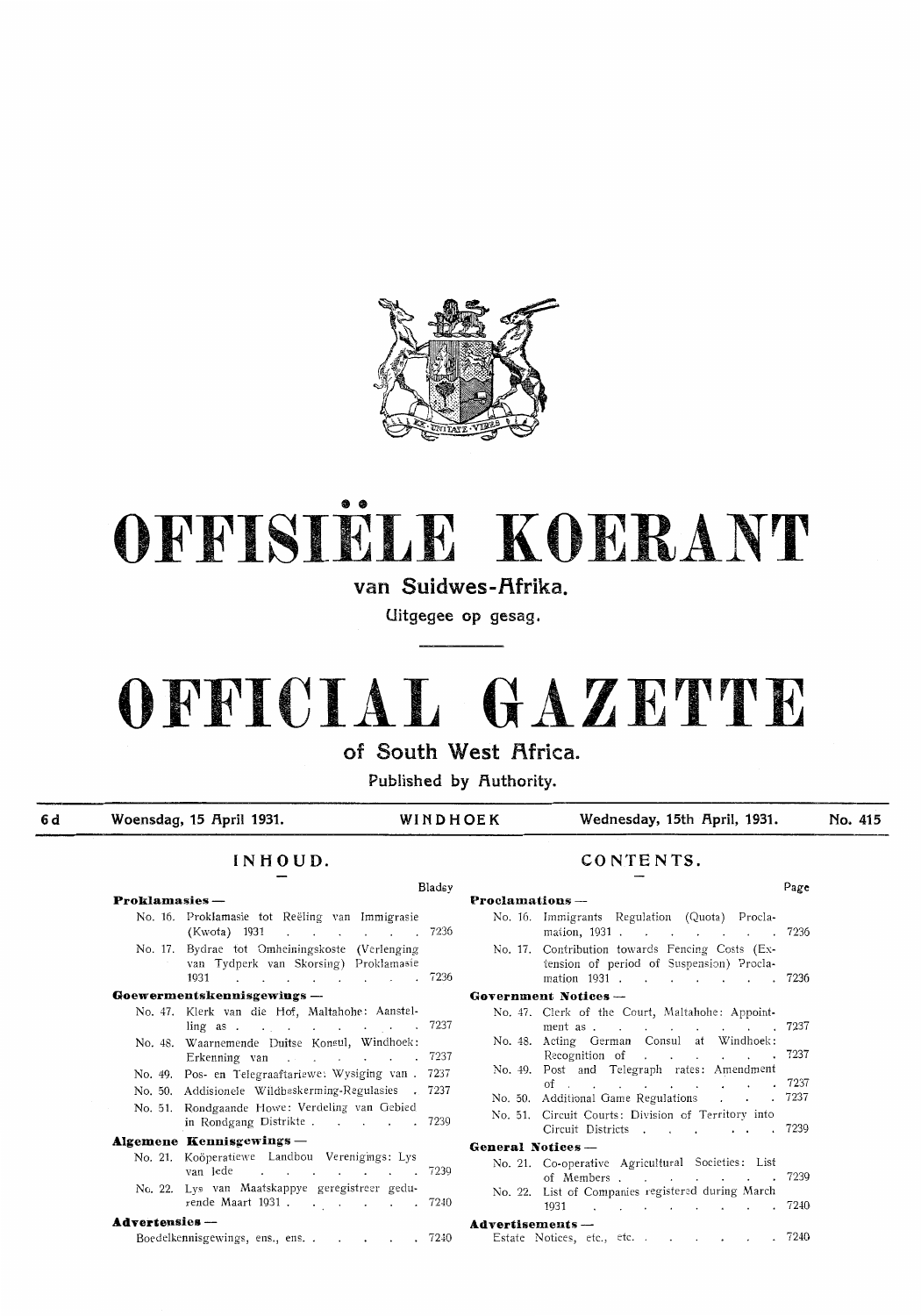#### **PROKLAHASIES**

#### DEUR SY EDELE ALBERTUS JOHANNES WERTH, BY HIS HONOUR ALBERTUS JOHANNES WERTH, AD-ADMINISTRATEUR VAN SUIDWES-AFRIKA.

No. 16 van 1931.]

NADEMAAL by die Immigrasie-Kwota Wet 1930 (Wet No. 8 van 1930) van die Parlement van die Unie van Suid-Afrika die binnekoms in hierdie Gebied van sekere klasse van persone verbied is;

EN NADEMAAL dit wenslik is om voorsiening te tnaak vir die handhawing van die voormelde verbod;

SO IS DIT dat ek, op grond van en kragtens die bevoegdhede my verleen, hierby proklameer, verklaar en be-<br>kend maak as volg:—

Sekere persone aan wie binnekoms in die Unie of die<br>die Unie of die<br>Gebied nie vergun<br>**is: nie,** *is* verbode **immigrante**.

Tietel.

Wysiging van artiekel *twee* van Proklamasie No. 20 van 1930.

1. Elke persoon, gebore in enige land, wat nie in die Bylae van die Immigrasie-Kwota Wet 1930 (Wet No. 8 van 1930) van die Parlement van die Unie van Suid-Afrika opgenoem is nie, aan wie nie vergunning verleen is om die Unie van Suid-Afrika ooreenkomstig artiekel *een* of *drie* van daardie Wet binne te kom nie, word geag 'n verbode immigrant te wees vir die doeleindes van "De Proklamatie tot Regeling van Immigratie 1924" (Proklamasie No. 23 van 1924), soos gewysig by die Wysigingsproklamasie met betrekking tot die Reeling van Immigrasie 1927 (Proklamasie No 30 van 1927):

Met die verstande dat aan enige sodanige persoon vergunning verleen kan word op voorwaardes by regulasie te word voorgeskrywe om die Oebied vir tydelike doeleindes binne te kom of om deur enige gedeelte van die Gebied te reis:

Met die verstande voorts, dat die bepalings van hierdie artiekel geen toepassing het nie op-

- (a) enige persoon, gebore in enige land, wat nie in die Bylae tot die voormelde Immigrasie-Kwota Wet 1930 opgenoem is nie, wat in die Unie of in die Gebied ge-domisilieer is, of wat voor die eerste da,g van Mei 1930 die Unie of die Gebied wettiglik binnegekom het vir die doe! om horn permanent daarin metterwoon te vestig;
- (b) enige persoon, wat 'n staatsburger van die Unie is ooreenkomstig die bepalings van die Unie Nasionaliteit en Vlae Wet 1927 (Wet No. 40 van 1927) van die Parlement van die Unie.

In hierdie artiekel hei. die woord "gedomisilieer" 'n betekenis, wat ooreenkom met die betekenis van die woord "domicilie" in artiekel *dertig* van "De Wet tot Regeling van lmmigratie 1913" (Wet No. 22 van 1913) van die Parlement van die Unie, soos gewysig by artiekel *tien* van die Immigrasie en Indiers Verligting (Verdere Voorsienings) Wet 1927 (Wet No. 37 van 1927) van die voormelde Parlement of in artiekel *vyf-en-twintig* van "De Proklamatie tot Regeling van Immigratie 1924" (Proklamasie No. 23 van 1924), soos gewysig by artiekel *tien* van die Wysigingsproklamasie met betrekking tot die Reeling van Immigrasie 1927 (Proklamasie No. 30 van 1927):

2. Hierdie Proklamasie kan aangehaal word as die Proklamasie tot Reeling van Immigrasie (Kwota) 1931.

#### GOD BEHOEDE DIE KONING.

Oegee onder my handtekening en see! te Kaapstad op hierdie sestiende dag van Maart 1931.

> A. J. WERTH, *Administrateur.*

No. 17 van 1931.)

NADEMAAL deur die Bydrae tot Omheiningskoste (Skorsing) Proklamasie 1930 (Proklamasie No. 20 van 1930) ver-<br>klaar is dat die verpligting van eienaars van besittings ;om by te dra tot die koste van omheinings, wat hulle besitting van aangrensende besittings skei, in sekere gevalle :nie voor die eerste dag van April 1931 gehandhaaf mag word nie;

EN NADEMAAL dit wenslik is om bepalings te verorden, wat die tydperk gedurende welke sodanige verplig. tings nie gehandhaaf mag word nie verleng;

SO IS DIT dat ek uit hoofde van en kragtens die bevoegdheid my verleen hierby proklameer, verklaar en bekend maak as volg:-

1. Artiekel twee van die Bydrae tot Omheiningskoste (Skorsing) Proklamasie 1930 (Proklamasie No. 20 van 1930) word hierby gewysig deur die woorde en syfers "die eerste dag van April 1931" wat daarin voorkom te skrap en te vervang deur die woorde "die eerste dag van Julie 19321';

#### **PROCLAMATIONS**

MINISTRATOR OF SOUTH WEST AFRICA.

No. 16 of 1931.]

WHEREAS by the Immigration Quota Act, 1930 (Act No. 8 of 1930), of the Parliament of the Union of South Africa, the entry into this Territory of certain classes of persons was prohibited;

AND WHEREAS it is desirable to provide for the enforcement of the prohibition aforesaid;

NOW THEREFORE, under and by virtue of the powers in me vested, I do hereby proclaim, declare and make known as follows:-

1. Every person born in any country not specified in the Schedule to the Immigration Quota Act, 1930 (Act No. 8) of 1930), of the Parliament of the Union of South Africa, who has not been permitted to enter the Union or this Territory in terms of section *one* or *three* of that Act, shall be deemed to be a prohibited immigrant for the purposes of the Immigrants Regulation Proclamation, 1924 (Proclamation No. 23 of 1924), as amended by the Immigrants Regulation Amendment Proclamation, 1927 (Proclamation No. 30 of 1927):

Provided that any such person may be permitted, on conditions to be prescribed by regulation, to enter the Territory for temporary purposes or to travel through any part of the Territory:

Provided, further, that the provisions of this section shall not apply to-

- (a) any person born in any country not specified in the Schedule to the said Immigration Quota Act, 1930, who is domiciled in the Union or in this Territory or who, prior to the first day of May, 1930, lawfully entered the Union or the Territory for the purpose of permanent residence therein;
- (b) any person who is a Union national in accordance with the provisions of the Union Nationality and Flags Act, 1927 (Act No. 40 of 1927), of the Parliament of the Union.

In this Section the word "domiciled" has a meaning corresponding to the meaning ascribed to the word "domicile" in section *thirty* of the Immigrants Regulation Act, 1913 (Act No. 22 of 1913), of the Parliament of the Union, as amended by section *ten* of the Immigration and Indian Relief (Further Provision) Act, 1927 (Act No. 37 of 1927), of the said Parliament, or in section *twenty-five* of the Immigrants Regulation Proclamation, 1924 (Proclamation No. 23 of 1924), as amended by section *ten* of the Immigrants Regulation Amendment Proclamation, 1927 (Proclamation No. 30 of 1927).

This Proclamation may be cited as the Immigrants Title. Regulation (Quota) Proclamation, 1931.

#### GOD SAVE THE KING.

Given under my hand and seal at Cape Town this sixteenth day of March, 1931.

A. J. WERTH,

*Administrator.* 

No. 17 of 1931.]

WHEREAS by the Contribution towards Fencing Costs<br>nansion) Proclamation. 1930 (Proclamation No. 20 of (Suspension) Proclamation, 1930 (Proclamation No. 20 of 1930) the obligation of owners of holdings to contribute; towards the cost of fences separating their holdings from adjoining holdings was, in certain cases, declared not to be enforceable before the first day of April, 1931;

AND WHEREAS it is expedient to enact provisions extending the period during which such obligations shall not be enforceable;

NOW THEREFORE, under and by virtue of the powers in me vested, I do hereby proclaim, declare and make known as follows:-

1. Section *two* of the Contribution towards Fencing Costs (Suspension) Proclamation, 1930 (Proclamation No. 20 of 1930), is heneby amended by the deletion of the words and figures "the first day of April, 1931" occurring therein, and the substitution therefor of the words "the first day of July, 1932." Amendment of<br> **section** *two* of<br> **Proclamation**<br>
No. 20 of 193:

**Certain persons not**<br>permitted to enter<br>the Union or the Territory are pro- hibited immigrant,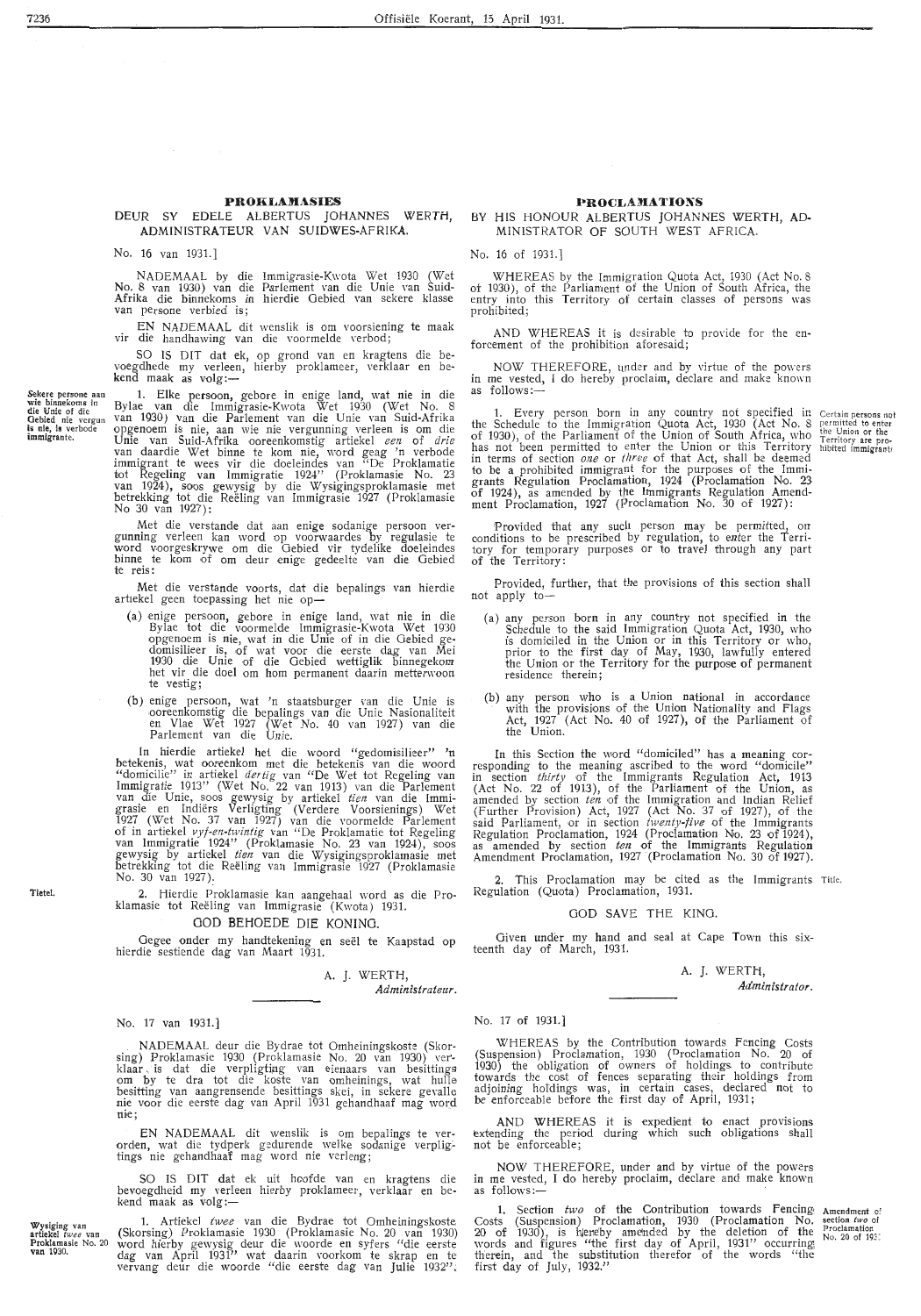2. Hierdie Proklamasie kan aangehaal word as  $q_{ie}$  By-<br>drae tot Omheiningskoste (Verlenging van Tydperk vaq Skorsing) Proklamasie 1931 en word geag om van kr<sub>igg ge-</sub> word en in werking getree te hê op die eerste dag va<sub>i</sub>r April 1931.

GOD BEHOEDE DIE KONING.

Gegee onder my handtekening en seël te Windhoek op hierdic dertiende dag van April 1931.

> **A. J.** WERTH, Adminis<sub>trateur.</sub>

2. This Proclamation may be cited as the Contribution towards Fencing Costs (Extension of period of Suspension) Proclamation 1931, and shall be deemed to have commenced and come into operation on the First day of April, 1931. Title and date ot **commencement.** 

GOD SAVE THE KING.

Given under my hand and seal at Windhoek this thir,

Administrator.

## **Goewermentskennisgewings.**

Die volgende Goewermentskennisgewings word vir al**gemene informasie gepubliseer.** 

**H. P. SMIT,**  Sekretaris vir Suidwes: Afrika.

Administrateurskantoor, **Windhoek.** 

· **en datum 11A1 erking ..**  g·.

No. 47.] **1931.** [1 April<sub>, 1931</sub>. No. 47.] **1931.** [1st April, 1931.

Die volgende aanstelling as Klerk van die Hof is goedgekeur :-

MALTAHOHE: MICHAEL JOHANNES GREEFF, met ingang vanaf 2 Maart 1931 in die plek van ' J. B. Linde, wat verplaas is.

No. 48.] [1st 'April, 1931. No. 48.] [1st 'April, 1931.

WAARNEMENDE DUITSE KONSUL, WINDHOEK

Vir algemene informasie word hierby bekend geme<sub>ak dat</sub> dit Sy Eksellensie die Goewerncur-Generaal behaag het om<br>die erkenning van Mnr. H. FRICKE as waarnemende Duitse Konsul in Windhoek, gedurende die afwesigheid op veri<sub>:)f</sub> van<br>Dr. H. Franz, goed te keur.

#### KENNISOEWINO.

Hierby word vir algemene informasie bekend gemaak dat die volgende gewysigde Pos- en Telegraaftanevig in werking sal tree in Suidwes-Afrika vanaf I5 April 1931,: *Bim1e{a11dse Briewe* (anders as plaaslike):

| Verenigde Koninkryk                                      |                                     |
|----------------------------------------------------------|-------------------------------------|
| Egipte<br>Palestina en ander Britse<br><b>Besittings</b> | 2d per ons en<br>1d per ons daarna. |

*Binnelandse Poskaarte:* 

Enkele kaart 1d. Aniwoord hctaal 2d.

Fakture, Rekenings en Kwitansies:

Binnelands 1d. per eerste 4 onse en 1, de per elke 2 onse daarna. *Pakketpos:* 

| S.W.A. en die Unie |  | 2d vir nie meer as 4 onge nie.<br>4d vir nie meer as 8 on <sub>ce uie.</sub><br>6d vir nie meer as 1 pond nie. |
|--------------------|--|----------------------------------------------------------------------------------------------------------------|
|                    |  | Elke addisionele pond of<br>deel daarvan 6d.                                                                   |

*Binnelandse Te/egramme:* 

1\_3 vir die eerste 12 <sub>''.</sub>...orde<br>of deel daarvan en <sub>1d vir</sub> elke addisionele wourd.

Die tarief vir plaaslike briewe (n.1. vir aflewering hinne dieselfde Munisipaliteit of Dorpsbestuursraadgebied) bi<sub>y</sub> onveranderd, t.w. ½d per  $\frac{1}{2}$  ons.

JAMES A. VENNING,

Windhoek, Direkteur van Pos- en Telegraafwese.

S April 1931.

No. 50.] [14 April 1931.

#### BESKERMlNO VAN WILD

. Met betrekking tot Ooewermentskennisgewing  $N_D$ , 31 van 2 Maart word hiermee bekendgemaak, dat dit dit  $AA$ . ministrateur hehaag het om. ooreenkomstig die begalings van paragraaf (a) van artiekel *drie* (1) van die Wiidheskerming Ordonnansie 1927, te bepaal dat die tydperi<sub>t</sub> van-<br>af die datum van publikasie hiervan tot 31 Maart 1932 albei datums ingesluit, 'n geslote jagtyd sal wees. i)it is onwettig om binne die tydperk enige soort grootwijd in die gebiede te jag, wat in die Bylae hiervan omskryf word.

#### BYLAE.

1. Die deel van die distrik Aroab binne die voigende grense:-

teenth day of April, 1931. **A. J.** WERTH,

## **Government Notices.**

The following Government Notices are published for general information.

H. P. SMIT,

Administrator's Office, Windhoek. *Secretary for South West Africa.* 

The following appointment as Clerk of the Court has been approved:-

MALTAHOHE: MICHAEL JOHANNES GREEFF, with effect from the 2nd March, 1931, vice J. B. Linde, transferred.

#### ACTING GERMAN CONSUL AT WINDHOEK.

lt is hereby notified for general information that Mis Excellency the Governor-General has been pleased to approve of the recognition of Mr. H. FRICKE as Acting German Consul at Windhoek during the absence on leave of Dr. H. Franz.

#### No. 49.] [ 13 April 1931. No. 49.] [ 13th April 1931. NOTICE.

It is hereby notified for general information that the following amended Post and Telegraph rates will operate in and from South West Africa as from 15th April, 1931:

| Inland Letters (other than Local)                                       |                                           |
|-------------------------------------------------------------------------|-------------------------------------------|
| United Kingdom<br>Egypt<br>Palestine and other British (<br>Possessions | 2d per ounce.<br>1d per onnce thereafter. |
| Inland Postcards:                                                       |                                           |

Single Card 1d. Reply paid 2d.

*lnvoices*, *Accounts. and Receipts:* 

Inland 1d per first 4 ozs.

|  |  |  |  |  | 1/2d per 2 ozs. thereafter. |
|--|--|--|--|--|-----------------------------|
|--|--|--|--|--|-----------------------------|

*Parcel Post:*  S.W.A. and Union

2d not exceeding 4 ozs. 4d not exceeding 8 ozs.

- 6d not exceeding 1 lb.<br>Every additional 1 lb. or frac
	- tion thereof Gd per lb.

fnlmzd *Telegrams:* 

1/3 for the first unit of 12 words with ld for each additional word.

The rate on Local Letters for disposal within the same Postal Arza (Municipal or V.M.B.) remains unaltered, viz:  $t'_2$ d per  $1'_2$  oz.

JAMES A. VENNING, Director of Posts and Telegraphs. Windhoek,

8th April, 1931.

No. 50.] [14th April, 1931.

#### PROTECTION OF GAME.

With reference to Government Notice No. 31 of the 2nd March, 1931, it is hereby notified that the Administrator has been pleased in terms of the provisions of Paragraph (a) of section three (1) of the Game Preservation Ordinance, 1927, to prescribe that the period from the date of publi-. cation hereof to the 31st March, 1932, both dates inclusive, shall be a close season during which it shall not be law-<br>ful to hunt any species of game in the areas described in the Schedule hereto.

#### SCHEDULE.

1. That poriion of following boundaries:**the district** or- Aroab within the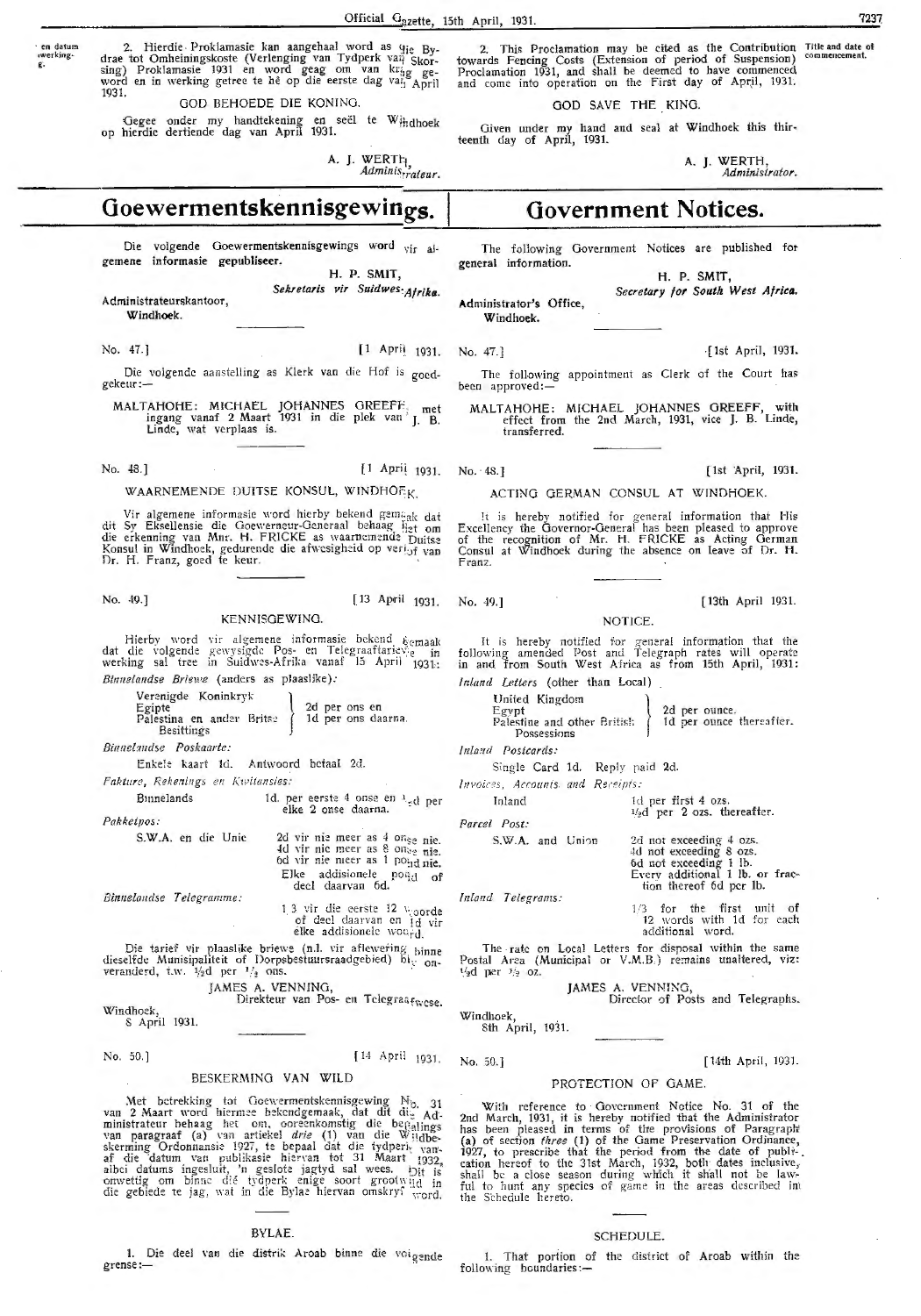Vanaf die noordelike baken van die plaas *Gocharus* No.<br>23, distrik Keetmanshoop, wat die snypunt van die grense<br>van die distrikte Keetmanshoop, Gibeon en Aroab, soos<br>beskrywe in die eerste Bylae van Proklamasie No. 40 van distrik Aroab, soos beskrywe in die Eerste Bylae van Proklamasie 'No. 40 van 1920, met uitsluiting \·an die plaas *Sttsas* No. 14, na die noordoostelike baken van die plaas *Uigenab* No. 17, daarvandaan algemeen weswaarts en noordweswaarts verder langs die grense van en met uitsluiting<br>van die volgende plase:—

| <b>UIGENAB</b>                | No.<br>17                                        |
|-------------------------------|--------------------------------------------------|
| MINNEHAHA                     | 16<br>,,                                         |
| MAHLZEIT                      | 15<br>,,                                         |
| KIRIIS OST                    | 28<br>,,                                         |
| <b>GAIBIS</b>                 | 12<br>,,                                         |
| GAMMIB                        | 13<br>,,                                         |
| <b>FRANKENSTEIN</b>           | $\begin{array}{c} 6 \\ 5 \\ 2 \end{array}$<br>,, |
| ANINUIS SUD                   | ,,                                               |
| ANINUIS NORD                  | ,,                                               |
| <b>GRABSTEIN</b>              | ,,                                               |
| WELGELEGE                     | 120<br>,,                                        |
| <b>CALA</b>                   | 118<br>,                                         |
| <b>MANUBI</b>                 | 119                                              |
| GOCHARUS No. 23 Keetmanshoop. |                                                  |
|                               |                                                  |

**na** die uitgangspunt.

**2.** Die deel van die distrik Gibeon binne die volgende grense:-

Vanaf die suidoostelike baken van die plaas SUS No. 297<br>moordwaarts en ooswaarts langs die grense van maar met<br>uitsluiting van die volgende plase: met

| SUS       |  | No. 297 |     |
|-----------|--|---------|-----|
| OVERSCHOT |  | ,,      | 142 |
| EINDPAAL  |  |         | 195 |
| VERGENOEG |  |         | 196 |

VEROENOEG 196 " **na** die suidoostelike baken van laasgenoemde plaas, daar,- vandaan algeme-en noordweswaarts en noordooswaarts verder vandaan algemeen hoordweswaarts en hoordooswaarts ver<br>langs die grense van en insluitende die volgende plase :-

| PLAAS        | 373<br>No. |
|--------------|------------|
| PLAAS        | 372<br>,,  |
| <b>PLAAS</b> | 360<br>,,  |
| PLAAS        | 359<br>,,  |
| SPRINGBOK    | 346<br>,,  |
| <b>PLAAS</b> | 347<br>,,  |
| <b>PLAAS</b> | 348<br>,,  |
| <b>PLAAS</b> | 349<br>,,  |
| <b>PLAAS</b> | 350<br>,,  |
| <b>PLAAS</b> | 351<br>,,  |
| <b>PLAAS</b> | 352<br>,,  |
| DAKKAH       | 274<br>,,  |
| YAHOMA       | 275<br>,,  |
|              |            |

**na die noordoostelike baken van laasgenoemde plaas, daar**vandaan algemeen noordweswaarts verder langs die grense<br>van maar met uitsluiting van die volgende plase:—

| SILURIAN              | No. 272          |
|-----------------------|------------------|
| GOANAS                | 271<br>,,        |
| <b>BENGAL</b>         | 268<br>,,        |
| SOHO                  | 267<br>,,        |
| <b>BOHEMIA</b>        | 264<br>,,        |
| ADRIANOPLE            | 263<br>,,        |
| HARRINGTON            | 260<br>,,        |
| SPUITBOSCH            | 259<br>,         |
| KAMEELDRAAI           | 256<br>,,        |
| TIGERS LAIR           | 255<br>,,        |
| <b>TARA</b><br>SOLLUM | 252<br>,,<br>251 |
| ARAHOAB               | ,,<br>167        |
| CLEOPATRA             | ,,<br>248        |
| MERSA                 | ,,<br>245        |
| VOGELWEIDE            | ,,<br>244        |
|                       | ,,               |

na 'n punt waar die oostelike grens van laasgenoemde plaas deursny word deur die grens van die distrik Gobabis<br>• en die distrik Gibeon, soos beskrywe in die eerste Bylae van Proklamasie No. 40 van 1920, daarvandaan ooswaarts, suidwaarts en weswaarts verder langs die grense van die tlistrik Gibeon, soos beskrywe in die Eerste Bylae van Proklamasie No. 40 van 1920, na die uitgangspunt.

3. Die dee! van die distrik Gobabis binne die volgende grens:e:

Vanaf die suidwestelike baken van die plaas No. 530 ooswaarts langs die grense van maar met uitsluiting van die volgende plase:—

| <b>PLAAS</b> | No. 530 |     |  |
|--------------|---------|-----|--|
| ARIB         | ,,      | 501 |  |
| TREDGOLD     | ٠,      | 503 |  |
|              |         |     |  |

na die suidoostelike baken van laasgenoemde plaas; daarvandaan algemeen noordwaarts en ooswaarts verder langs<br>die grense van maar met uitsluiting van die volgende plase:—

| TREDGOLD     | No. | 503 |
|--------------|-----|-----|
| PLAAS        | ,,  | 498 |
| PLAAS        | ,,  | 495 |
| PLAAS        | ,,  | 496 |
| <b>PLAAS</b> | ,,  | 492 |
| PLAAS        | ,,  | 369 |
| PLAAS        | "   | 370 |
| PLAAS        | ,,  | 371 |
| PLAAS        | ,,  | 372 |
| NUIBA        | ,,  | 373 |
| GOREB        | ,,  | 374 |
| PLAAS        | ,,  | 375 |
| NUI-SIE      | ,,  | 376 |
| PLAAS        | ,,  | 377 |
|              |     |     |

From the northern beacon of the farm GOCHARUS No. 23 district Keetmanshoop, which beacon is the inter-<br>section point of the boundaries of the districts of Keetmans-<br>hoop, Oibeon, and Aroab, as described in the First Schedule of Proclamation No. 40 of 1920; eastwards and south-<br>wards along the boundaries of the district of Aroab, as<br>described in the First Schedule of Proclamation No. 40 of 1920, but excluding the farm SITSAS No. 14, to the north-eastern beacon of the farm UIGENAB No. 17, thence generally westwards and northwestwards continuing along<br>the boundaries of but excluding the following farms:—

| UIGENAB                       | No. | 17            |
|-------------------------------|-----|---------------|
| MINNEHAHA                     | ,,  | 16            |
| MAHLZEIT                      | ,,  | 15            |
| KIRIIS OST                    | ,,  | 28            |
| GAIBIS                        | ,,  | 12            |
| GAMMIB                        | ,,  | 13            |
| FRANKENSTEIN                  | ,,  | 6             |
| ANINUIS SUD                   | ,,  | $\frac{5}{2}$ |
| ANINUIS NORD                  | ,,  |               |
| GRABSTEIN                     | ,,  |               |
| WELGELEGE                     |     | 120           |
| CALA                          |     | 118           |
| MANUBI                        |     | 119           |
| GOCHARUS No. 23 Keetmanshoop. |     |               |
|                               |     |               |

to the point of beginning.

2. That portion of the district of Gibeon within the following boundaries:-

From the south-eastern beacon of the farm SUS No. 297 northwards and eastwards along the boundaries of but excluding the following farms:

| <b>SUS</b>      | No. 297   |
|-----------------|-----------|
| OVERSCHOT       | 142<br>,, |
| <b>EINDPAAL</b> | 195<br>,, |
| VERGENOEG       | 196<br>,, |

to the south.eastern beacon of tne least mentioned farm; thence generally northwestwards and northeastwards continuing along the boundaries of and including the following<br>farms:--

| FARM         | No.      | 373        |
|--------------|----------|------------|
| FARM         | ,,       | 372        |
| FARM         | ,,       | 360        |
| FARM         | ,,       | 359        |
| SPRINGBOK    | ,,       | 346<br>347 |
| FARM<br>FARM | ,,       | 348        |
| FARM         | ,,       | 349        |
| FARM         | ,,<br>,, | 350        |
| FARM         | ,,       | 351        |
| FARM         | ,,       | 352        |
| DAKKAH       | ,,       | 274        |
| YAHOMA       | ,,       | 275        |

**YAHOMA** , 275<br>to the northeastern beacon of the last mentioned farm; thence generally northwestwards continuing along the boundaries<br>of but excluding the following farms:—

| SILURIAN      | No. | 272 |
|---------------|-----|-----|
| <b>GOANAS</b> | ,,  | 271 |
| BENGAL        | ,,  | 268 |
| SOHO          | ,,  | 267 |
| BOHEMIA       | ,,  | 264 |
| ADRIANOPLE    | ,,  | 263 |
| HARRINGTON    | ,,  | 260 |
| SPUITBOSCH    | ,,  | 259 |
| KAMEELDRAAI   | ,,  | 256 |
| TIGERS LAIR   | ,,  | 255 |
| <b>TARA</b>   | ,,  | 252 |
| SOLLUM        | ,,  | 251 |
| ARAHOAB       | ,,  | 167 |
| CLEOPATRA     | ,,  | 248 |
| MERSA         | ,,  | 245 |
| VOGELWEIDE    | ,,  | 244 |
|               |     |     |

to a point where the eastern boundary of the last mentioned farm is intersected by the boundary of the Gobabis and Gibeon districts, as describes in the First Schedule of Pro. clamation No. 40 of 1920, thence eastwards, southwards and westwards continuing along the boundaries of the Gibeon district, as described in the First Schedule of Proclamation No. 40 of 1920, to the point of beginning.

3. That portion of the district of Gobabis within the following boundaries :-

From the southwestern beacon of the farm No.  $530$ eastwards along the boundaries of but excluding the fol. lowing farms:-

| <b>FARM</b> | No. 530 |     |
|-------------|---------|-----|
| ARIB        | ,,      | 501 |
| TREDGOLD    | ۰,      | 503 |

to the south-eastern beacon of the last mentioned farm; thence generally northwards and eastwards continuing along the boundaries of but excluding the following farms:-

| TREDGOLD     | No.      | 503        |
|--------------|----------|------------|
| FARM         | ,,       | 498        |
| FARM         | ,,       | 495        |
| FARM         | ,,       | 496        |
| FARM<br>FARM | ,,       | 492<br>369 |
| FARM         | ,,       | 370        |
| FARM         | ,,       | 371        |
| FARM         | ,,<br>,, | 372        |
| NUIBA        | ,,       | 373        |
| GOREB        | "        | 374        |
| FARM         | ,,       | 375        |
| NUI-SIE      | ,,       | 376        |
| FARM         | ,,       | 377        |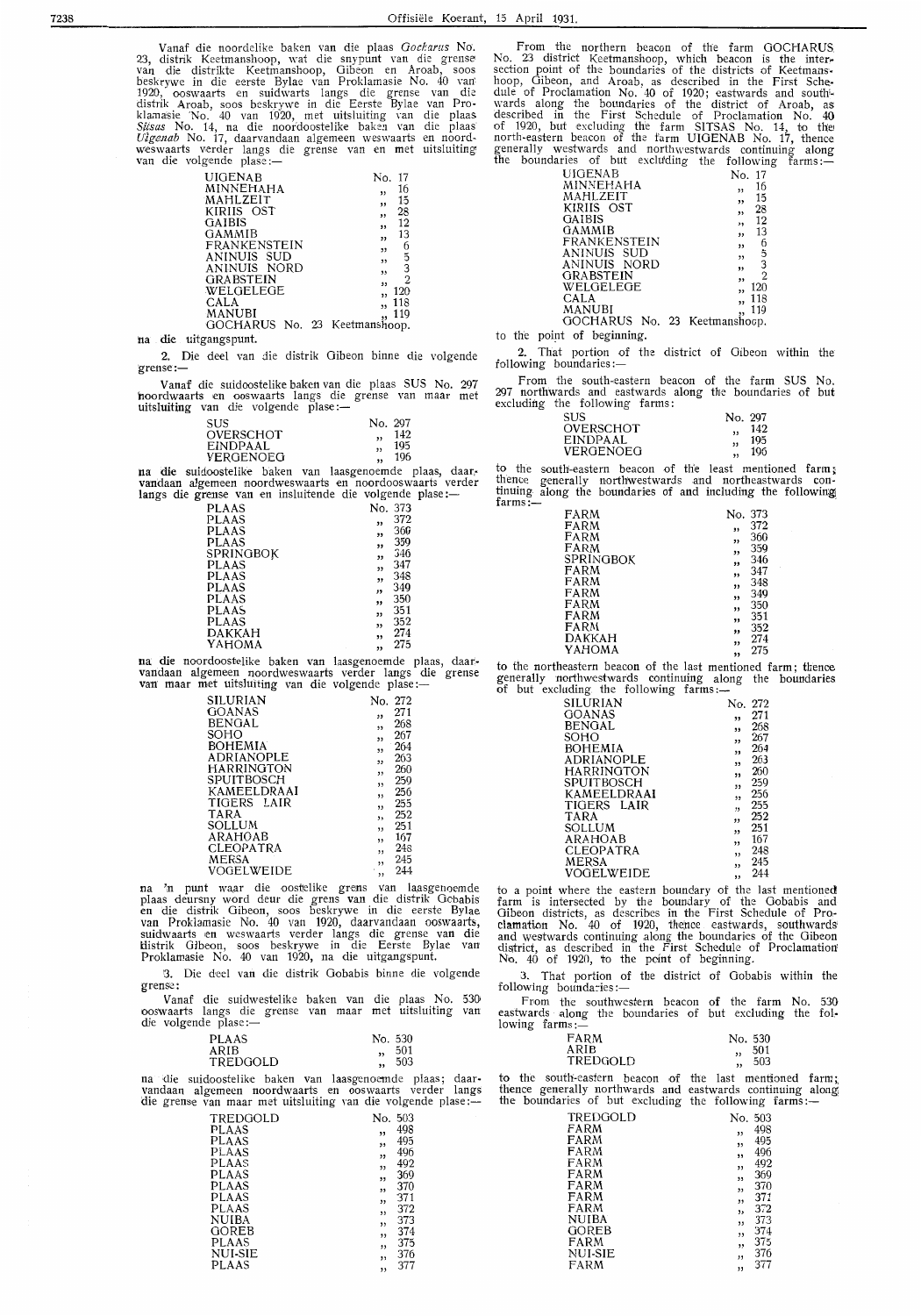na die suidoostelike baken van laasgenoemde plaas; daarvandaan suidwaarts en ooswaarts verder langs die grens<br>van die distrik Oobabis, soos beskrywe in die Eerste Bylae<br>van Proklamasie No. 40 van 1920, na die snypunt van die 24ste suidelike breedtegraad met die oostelike grens van<sup>.</sup><br>die plaas *Vogelweide* No. 244 in die distrik Gibeon; daarvandaan algemeen noordweswaarts verder langs die grense<br>van maar met uitsluiting van die volgende plase:—

to the south-eastern beacon of the last mentioned farm; thence southwards and eastwards continuing along the boundaries of the disfrict of Oobabis as described in the First Schedule of Proclamation No. 40 of 1920, to the point of intersection- of the 24th degree of south latitude and the, esatern boundary of the farm Vogehnide No. 244 in the district of Oibeon, thence generally northweshvards con-. tinuing along the boundaries of but excluding the following farms:—

|                      |                                                                                                                                                                                                                                                                                                                    |                                                                                                                                                                     |                                                                                                                    | $101113 -$ |                                                                                                                                                                                                                                                                                               |                                                                                                                                                              |                                                                                                       |                |
|----------------------|--------------------------------------------------------------------------------------------------------------------------------------------------------------------------------------------------------------------------------------------------------------------------------------------------------------------|---------------------------------------------------------------------------------------------------------------------------------------------------------------------|--------------------------------------------------------------------------------------------------------------------|------------|-----------------------------------------------------------------------------------------------------------------------------------------------------------------------------------------------------------------------------------------------------------------------------------------------|--------------------------------------------------------------------------------------------------------------------------------------------------------------|-------------------------------------------------------------------------------------------------------|----------------|
|                      | <b>VOGELWEIDE</b><br><b>ALEXANDRIA</b><br><b>NABAGEIS</b><br>AREAMS<br>MANIE<br><b>HOAGOSGEIS</b><br>SOMMERVILLE<br><b>HUGHES</b><br><b>BOSHOFF</b><br><b>GROOTGELUK</b><br><b>SCHNEIDER</b><br>PRETORIUS<br><b>NOASANABIS</b><br><b>MACKENZIE</b><br>DE WAAL<br><b>CHAMASARIS</b><br>KAMEELPOORT<br><b>HOASEB</b> | 243<br>53<br>322<br>, ,<br>, ,<br>, ,<br>, ,<br>,<br>"<br>,,<br>, 1, 1<br>55<br>, ,<br>, ,<br>$\overline{\phantom{a}}$<br>$, \,$<br>$\mathbf{v}$<br>$\bullet$<br>,, | No. 244 (Gibeon<br>, 3, 3<br>, 1<br>320<br>,<br>2<br>6<br>10<br>11<br>14<br>15<br>18<br>19<br>22<br>23<br>26<br>27 |            | VOGELWEIDE<br>ALEXANDRIA<br><b>NABAGEIS</b><br>AREAMS<br>MANIE<br>HOAGOSGEIS<br>SOMMERVILLE<br><b>HUGHES</b><br><b>BOSHOFF</b><br><b>GROOTGELUK</b><br><b>SCHNEIDER</b><br>PRETORIUS<br><b>NOASANABIS</b><br><b>MACKENZIE</b><br>DE WAAL<br><b>CHAMASARIS</b><br>KAMEELPOORT<br><b>HOASEB</b> | ,,<br>, ,<br>,,<br>, 3, 3<br>,<br>,,<br>, 2, 3<br>, ,<br>, ,<br>, 3, 3<br>,<br>, ,<br>, ,<br>, ,<br>$\overline{\mathbf{22}}$<br>$\overline{\mathbf{z}}$<br>" | No. 244 (Gibeon<br>243<br>322<br>320<br>6<br>10<br>11<br>14<br>15<br>18<br>19<br>22<br>23<br>26<br>27 | 55<br>,<br>, 1 |
| na die uitgangspunt. |                                                                                                                                                                                                                                                                                                                    |                                                                                                                                                                     |                                                                                                                    | to         | the point of beginning.                                                                                                                                                                                                                                                                       |                                                                                                                                                              |                                                                                                       |                |

## RONDOAANDE HOWE.

Op grond van en kragtens die bevoegdheid verieen by artiekels *twee* en *drie* van "De Verdere Rechtsbedelings' Proklamatie 1920'' het die Administrateur die Gebied Suid-<br><mark>wes-A</mark>frika in die volgende rondgangdistrikte verdeel:—

( l) *Westelike Rondgangdistrik* omvattende die magistraatsdistrik Swakopmund.

(2) Oostelike Rondgangdistrik omvattende die magistraatsdistrikte Aroab, Bethanie, Oibeon, Oobabis, Orootfontein, Karibib, Keetmanshoop, Luderitz, Maltahohe, Okahandja, Omaruru, Otjiwarongo, Outjo, Rehoboth, Warmbad en Windhoek,

en gelas dat rondgaande howe gehou sal word in die dorp:<br>en op die dae en die ure in die Bylae hiervan uiteengesit, met die verstande dat ingeval die Regter deur 'n onvoorsiene oorsaak van vertraging verhinder word, om die rondgaande, hof op een van die voormelde plekke op die dag vir daardie doel vasgiestel te open, sodanige rondgaande hof geopen sal word op die dag waarop die Regter op sodanige plek aankom of so gou doenlik daarna.

#### BYLAE.

Vir die Westelike Rondgangdistrik te Swakopmund op Maandag 4 Mei 1931 om 2.30 n.m.

Vir die Oostelike Rondgangdistrik te Windhoek op 11 **Mei** 1931 om 10 **uur** v.m.

## **Algemene Kennisgewing.s.**

KOÖPERATIEWE LANDBOUVERENIGINGE.

Die volgende besonderhede in verband met die lidmaatskap van Koöperatiewe Landbouvereniginge word vir algemene informasie gepubliseer ooreenkomstig die bepalings van onderartiekel (3) van Artiekel 31 van "De Kooperatie Proklaklamatie (No. 19) 1922."

to the point of beginning.

No. 51.] [14 April 1931. No. 51.] [ 14th April 1913.

#### CIRCUIT COURTS.

Under and by virtue of the powers conferred by Sections *two* a'nd *three* of the Further Administration of Justice Proclamation, 1920, the Administrator has divided the Territory of South \Vest Africa into the following Circuit Districts:-

(1) *Western Circuit District* comprising the Magisterial District of Swakopmund.

(2) *Eastern Circuit district* comprising the Magisterial Districts of Aroab, Bethanie, Oibeon, Oobabis, Grootfontein, Karibib, Keetmanshoop, Luderitz, Maltahohe, Okahandja, Omaruru, Otjiwarongo, Outjo, Rehoboth, Warmbad and Windhoek

and has directed that Circuit Courts shall be held in the town and on the days and at the times set forth in the Schedule hereto, provided that in the event of the Judge being prevented by any unforseen cause of delay from opening the Circuit Court at any of the said places on the day fixed for that purpose, such Circuit Court shall be opened on the day on which the Judge shall arrive at such• place or as soon thereafter as conveniently may he.

#### SCHEDULE.

For the *Western Circuit District* at Swakopmund on Monday, the 4th May, 1931 at 2.30 p.m.

For the *Eastern Circuit District* at Windhoek on Monday the 11th May, 1931 at 10.0 a.m.

## **General Notices.**

#### (No. 21 of 1931.)

CO-OPERATIVE AGRICULTURAL SOCIETIES.

The following particulars in regard to the membership of Co-operative Agricultural Societies, are published for general information in acoordance with the provisions **of**  sub-section (3) of Section 31 of the Co-operation Proclamation (No. 19), 1922.

OTJIKANOO KO0PERATIEWE VERENIOINO.

|                           |                                         | OIJIKANGO KOOPERATIEWE VERENIGING.<br>Bedanking van Lede. - Resignation of Members. |                                                                                               |  |  |
|---------------------------|-----------------------------------------|-------------------------------------------------------------------------------------|-----------------------------------------------------------------------------------------------|--|--|
| No.                       | Naam / Name.                            | Adres / Address.                                                                    | Datum waarop bedank-<br>ings van krag word.<br>Date upon which resig-<br>nations take effect. |  |  |
|                           | 2. Henry Friend Anderson                | Omakandi Nord,<br>Kalkfeld                                                          | 25.3.1931.                                                                                    |  |  |
| 4. Daniel Petrus Herholdt |                                         | Otjikango,<br>Kalkfeld                                                              |                                                                                               |  |  |
|                           |                                         | Addisionele Lede. - Additional Members.                                             |                                                                                               |  |  |
| No.                       | Naam-Name.                              | Adres.-Address.                                                                     |                                                                                               |  |  |
|                           | 2. Philippus Cornelius Liebenberg       | Kendal No. 39, Otjiwarongo.                                                         |                                                                                               |  |  |
| 4. Pieter Johannes Hamman |                                         |                                                                                     | Klein Otjikango, Bus 5, Kalkfeld.                                                             |  |  |
|                           | ww.intensialrantoon van Aletsa Windhook |                                                                                     |                                                                                               |  |  |

van Aktes, Windhoek, Registrasiekantoor<br>30 Maart 1931. Deeds Registry, Windhoek,

30th March, 1931.

R. M. UECKERMANN, Registrateur van Koöperatiewe Vereniginge en Maatskappye. Registrar of Co-operative Societies and Companies.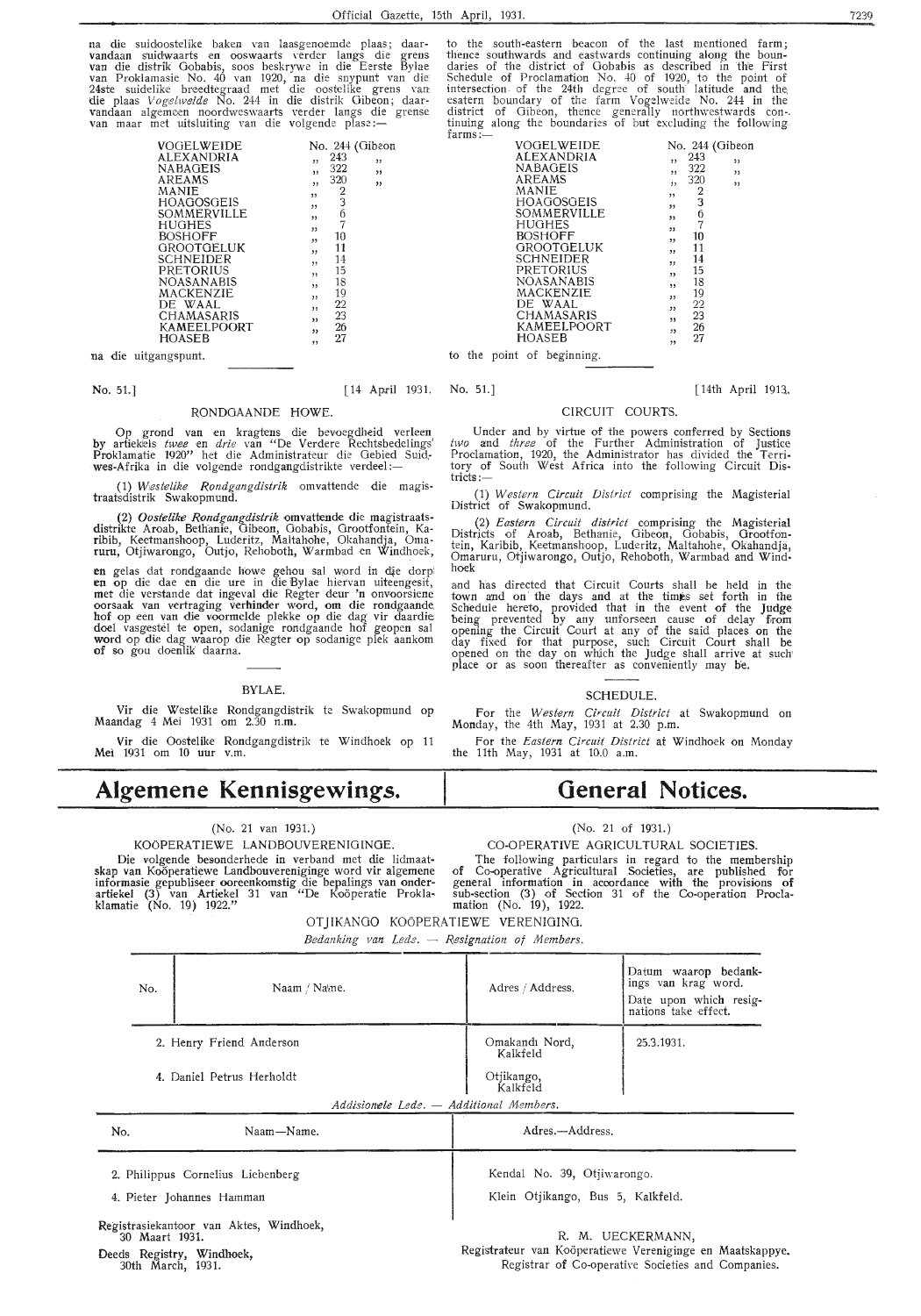|                                                                                                                                                  | (No. 22 van 1931.)                                                                                                    |                                                           | (No. 22 of 1931.)                               |                                                                                  |  |                                                                                                                                                    |
|--------------------------------------------------------------------------------------------------------------------------------------------------|-----------------------------------------------------------------------------------------------------------------------|-----------------------------------------------------------|-------------------------------------------------|----------------------------------------------------------------------------------|--|----------------------------------------------------------------------------------------------------------------------------------------------------|
|                                                                                                                                                  | Die volgende besonderhede in verband met die registrasie<br>van Maatskappye word vir algemene informasie gepubliseer. |                                                           |                                                 |                                                                                  |  | The following particulars in regard to the registration<br>of Companies are published for general information.                                     |
| R. M. UECKERMANN,<br>Registrateur van Maatskappye.<br>Registrasiekantoor van Aktes,<br>Windhoek,<br>2 April 1931.<br>MAATSKAPPYE GEREGISTREER. - |                                                                                                                       |                                                           |                                                 | Deeds Registry,<br>Windhoek,<br>2nd April, 1931.<br><b>COMPANIES REGISTERED.</b> |  | R. M. UECKERMANN,<br>Registrar of Companies.                                                                                                       |
| No.                                                                                                                                              | Naam van Maatskappy<br>Name of Company.                                                                               | Adres<br>Address                                          |                                                 | Datum van Registrasie<br>Date of Registration                                    |  | Kapitaal en Aanmerkings<br>Capital and Remarks                                                                                                     |
| $-116$                                                                                                                                           | Helios Paint Works<br>(Proprietary) Limited                                                                           | 18.3.1931<br>Erf No. 241,<br>Francois Street,<br>Windhoek |                                                 | £1,000.--.- Private Maatskappy<br>Private Company                                |  |                                                                                                                                                    |
| MARTSKAPPY IN LIKWIDASIE GEPLAAS. - COMPANY PLACED IN LIQUIDATION.                                                                               |                                                                                                                       |                                                           |                                                 |                                                                                  |  |                                                                                                                                                    |
| No.                                                                                                                                              | Naam van Maatskappy<br>Name of Company                                                                                | Adres - Address                                           |                                                 | Kapitaal -- Capital                                                              |  | Aanmerkings - Remarks                                                                                                                              |
| 92                                                                                                                                               | Mariental Motor Supplies<br>(Proprietary) Limited                                                                     | Road, Mariental                                           | £1,500. $-$ . $-$<br>Erf No. 64, Kalkfontein    |                                                                                  |  | Prowisionele Likwidasie, deur<br>bevel van die Hooggeregshof<br>dateerd 6/3/31. - Provisional<br>Liquidation by Order of Court<br>dated $6/3/31$ . |
|                                                                                                                                                  | KENNISGEWING VAN VERMEERDERING VAN KAPITAAL. - NOTICE OF INCREASE OF CAPITAL.                                         |                                                           |                                                 |                                                                                  |  |                                                                                                                                                    |
| No.                                                                                                                                              | Naam van Maatskappy.<br>Name of Company.                                                                              | Adres<br>Address                                          | Datum van Registrasie.<br>Date of Registration. |                                                                                  |  | Vermeerder van / Increased from                                                                                                                    |
| 14                                                                                                                                               | Atlantic Engineering Works<br>Limited                                                                                 | 17 Bismarck Str.,<br>Luderitz                             | 14.3.1931                                       |                                                                                  |  | $$5,000$ ,-.- tot/to $$10,000$ ,-.-                                                                                                                |
|                                                                                                                                                  |                                                                                                                       |                                                           |                                                 |                                                                                  |  |                                                                                                                                                    |

## **Advertensies.**

## ADVERTEER IN DIE *OFF/SI ELE KOER.ANT* VAN

SUIDWES-AFRIKA. 1. Die *Offisiele Koerant* sal op die lste en 15de van elke maand verskyn; ingeval een van hierdie dae op 'n Sondag of Publieke Feesdag val, dan verskyn die *Otfisiefr Koerant* op die eersvolgende werkdag. · 2. Advertensies wat in die *Offisiele Koerant* geplaas

moet word, moet in die taal waarin hulle sal verskyn ingehandig word aan die kantoor van die Sekretaris vir Suidwes-Afrika (Kamer 46, Regerings-Geboue, Windhoek), nie later as 4.30 n.m. op die neende dag voor die datum van ver- skyning van die *Offisiele K.oerant* waarin die advertensies moet geplaas word nie.

3. Adveriensies word in die *0/fisiele Koerant* geplaas agter die offisiële gedeelte, of in 'n ekstra blad van die *Koerant,* soos die Sekretaris mag goedvind.

4. Adverfensies word in die *Olfisiele Koerant* gepubli- seer in die Engelse, Afrikaanse en Duitse tale; die nodige vertalinge moet deur die adverteerder of sy agent gelewer word. Dit moet onthou word dat die Duitse teks van die *Offisiele Koerant* slegs 'n vertaling is, en nie die geoutoriseerde uitgawe is nie.

5. Slegs wetsadvertensies word aangeneem vir publikasie in die *Offisiële Koerant*, en hulle is onderworpe aan die goedkeuring van die Sekretaris vir Suidwes-Afrika, wat die aanneming of verdere publikasie van 'n advertensie mag weier.

6. Advertensies moet sover as moontlik op die masjien geskryf wees. Die manuskrip van advertensies moet slegs op een kant van die papier geskryf word, en alle name moet duidelik wees; ingeval 'n naam ingevolge onduidelike handskrif foutief gedruk word, dan kan die advertensies slegs dan weer gedruk word as die koste van 'n nuwe opneming' betaal word.

7. Die jaarlikse intekengeld vir die *Offisiele f(oerant* is 12/-, posvry in hierdie Gebied en die Unie van Suid-Afrika, en is vooruit betaalbaar. Posgeld moet vooruit betaal word deur oorseese intekenaars. Enkele eksemplare van die *Ofiisiele Koerant* is verkrybaar teen die prys van ses pennies

per stuk.<br>8. Die koste vir die opname van advertensies, behalwe 8. Die koste vir die opname van advertensies, behalwe van die kennisgewinge wat in die volgende paragraaf ge-<br>noem is, is teen die prys van 6/- per duim enkele kolom, en 12/- per duim dubbele kolom; herhalinge teen halwe prys. *(Gedeeltes van 'n duim moet as 'n votle duim bereken word.)* 

## **Advertisements.**

#### ADVERTISING IN THE *OFFICIAL GAZETTE* OF SOUTH WEST AFRICA.

The *Official Gazette* will be published on the 1st and 15th day of each month; in the event of either of those days falling on a Sunday or Public Holiday, the *Gazette* will' be published on the next succeeding working day.

2. Advertisements for insertion in the *Gazette* must be delivered at the office of the Secretary for South West Africa (Room 46, Government Buildings, Windhoek) in the language~ in which they are to be published, at not later than 4.30 p.m. on the *ninth* day before the date of publication of the *Gazette* in which they are to be inserted.

3. Advertisements will be inserted in the *Gazette* after official matter or in a supplement to the *Gazette* at the discretion of the Secretary.

4. Advertisements will be published in the *Official Gazette* in the English, Dutch or German languages; the necessary translations must be furnished by the advertiser or his agent. It should be borne in mind however, that the German version of the *Gazette* is a translation only and not the authorised issue.

5. Only legal advertisements are accepted for publication in the *Official Gazette,* and are subject *to* the approval of the Secretary for South West Africa, who can refuse to. accept or decline further publication of any advertisemeni.

6. Advertisements should as far as possible be typewritten. Manuscript of advertisements should be written on one side of the paper only, and all proper names plainly inscribed; in the event of any name being incorrectly printed as a result of indistinct writing, the advertisement can only he republished on payment of the cost of another insertion.

7. The subscription for the *Official Gazette* is 12/- per annum, post free in this Territory and the Union of South Africa, payable in advance. Postage must be prepaid by Overseas subscribers. Single copies of the *Gazette* may be obtained at the price of sixpence per copy.

8. The charge for the insertion of advertisements other than the notices mentioned in the succeeding paragraph is at the rate of 6/- per inch single column and 12/- per inch. double column, repeats half price. *(Fractions of an inch* lo *be reckoned an inch.)*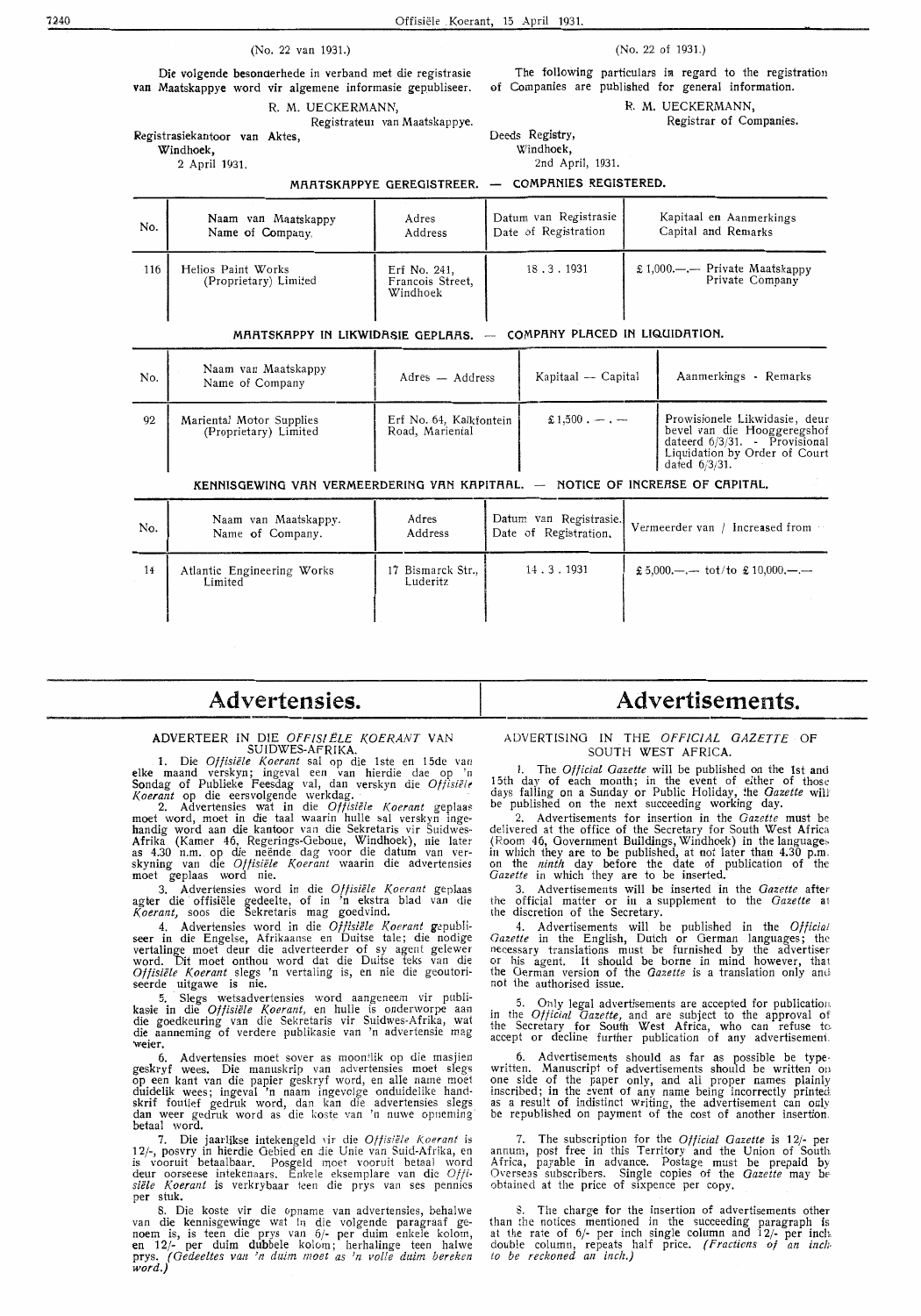9. Kennisgewinge aan krediteure en debiteure in die boedels van oorlede persone, en kennisgewinge van eksekuteurs betreffende likwidasie rekeninge vir inspeksie, word in skedule vorm gepubliseer teen 9/- per boedel.

10. Geen advertensie sal geplaas word nie, tensy **die**  koste vooruit betaal is. Tjeks, wissels, pos- of geldorders moet betaalbaar gemaak word aan die Sekretaris vir Suidwes-**Afrika.** 

9. Notices to creditors and debtors in the estates **of**  deceased persons and notices by executors concerning liquidation accounts lying for inspection, are published in schedule form at 9/- per estate.

10. No advertisement will be inserted unless the charge is prepaid. Cheques, drafts, postal orders or money orders must be made payable to the Secretary for South West Africa.

KENN1SGEWING AAN SKULDEISERS EN SKULDENAARS. BOEDELS VAN OORLEDE PERSONE. Artiekel 46, Wet No. 24 van 1913, soos toegepas op Suidwes -Afrika.

Skuldeisers en skuldenaars in die Boedels wat vermeld is in bygaande Bylae word versoek om hul vorderings in te !ewer en hul skulde te betaal by die kantore van die be trokke Eksekuteurs binne die gernelde tydperke, vanaf die datum van publikasie hiervan.

NOTICE TO CREDITORS AND DEBTORS. ESTATES OF DECEASED PERSONS: Section 46, Act No. 24 of 1913, as applied to South West Africa.

Creditors and Debtors in the Estates specified in the annexed Schedule are called upon to lodge their claims with and pay their debts to the Executors concerned within the stated periods calculated from the date of publication hereof.  $BYLAE$   $-$  SCHEDULE.

| Boedel No.<br>Estate No. | BOEDEL VAN WYLE<br>ESTATE LATE                       | Binne 'n tydperk van<br>Within a period of | Naam en Adres van Eksekuteur of<br>gemagtigde Agent<br>Name and Address of Executor or<br>authorized Agent |
|--------------------------|------------------------------------------------------|--------------------------------------------|------------------------------------------------------------------------------------------------------------|
| 1134                     | Carl Hendrik Marais                                  | 30 days                                    | M. C. Boshoff, Summerdown,<br>P. O. Steinhausen                                                            |
| 1178                     | Carolus Lourens van Breda                            | 14 days                                    | S. J. van Breda, Executrix,<br>Trocadero, P.O. Outjo                                                       |
| 1095                     | Berta (Bertha) Anna Posnanski                        | 21 days                                    | A. B. Brumme,<br>P.O.Box 23, Otiiwarongo                                                                   |
| 1179                     | Maria Magdalena van der Wath,<br>gebore van der Watt | 30 daë                                     | J. C. H. van der Wath, Burgerskool,<br>Stamprietfontein, S. W. A.                                          |

MEESTER SE KENNISGEWING OOREENKOMSTIO AR-TIEKEL 119, ONDERA RTIEKEL (3) VAN DIE MAAT-SKAPPY-ORDONNANSIE NO. 19 VAN 1928.

Kennis word hiermee gegee dat die MARIENTAL MO-TOR SUPPLIES (PROPRIETARY) LIMITED, onder finale 'likwidasie op bevel van die Hooggeregshof van Suidwes-Afrika, gedateer 7 April 1931, op aansoek van JOHN HUGHES DRUMMOND, geplaas is.

> R. STEYN, Ag. Meester van die Hooggeregshof.

KENNISGEWING VAN BYEENKOMSTE VAN KREDI-TEURE EN KONTRIBUANTE OOREENKOMSTIG AR-TIEKEL 125 VAN DIE MAATSKAPPY ORDONNANSIE 1928.

In Sake MARIENTAL MOTOR SUPPLIES (PROPRIETARY) **LIMITED,** in Likwidasie.

Kennis word hiermee gegee aan al die persone wat Krediteure of Kontribuante is van die MARIENTAL MOTOR SUPPLIES (PROPRIETARY) LIMITED dat afsonderlike ver-<br>gaderinge vir krediteure en kontribuante gehou sal word onder voorsitterskap van die Magistraat van Gibeon op sy kanto**or op** 8 Mei 1931, die vergadering van krediteure<br>om 10 uur presies in die voormiddag en die vergadering van<br>kontribuante dadelik daarna, vir--

,(a) die bewys van skulde deur krediteure, en

(b) om te besluit oor een persoon of persone wie se naam voorgedra sal word vir aanstelling as likwidateur of likwidateure en as prokureur om die likwidateur te help in die uitvoering van sy pligte.

Verder word hiermee kennis gegee dat al die bewyse Van skulde, bedoel om op genoernde vergadering van Kredi- ·teure bewys te word, en al die prokurasies of volmagte bedoel vir gebruik by die vergadering van krediteure of kontribuante, ingedien moet wmd by die Magistraat van Oibeon, **nie** later nie as vier-en-'iwintig ure voor die geadverteerde tya van die vergadering.

R. STEYN,

Ag. Meester van die Hooggeregshof.

Windhoek, 8 April 1931.

Meester's Kantoor,

### NOTICE

is hereby given that the Second and Final Liquidation and: Distribution Account in the matter of KHAN KUPFER-GRUBE G. m. b. H. (in liquidation) will lie for inspection **of** all interested persons at the Office of the Master of the High Court, Windhoek, and a duplicate thereof at the Office of the Magistrate, Swakoprnund, for a period of fourteen days, reckoned from the 15th day of April, 1931, after the expiration of which period, should no objections be lodged thereto, the account will be duly confirmed.

C. L. SHORT,<br>
yoint Liquidator.<br>
Joint Liquidator.

P.O. Box 37, Kaiser Street, Windhoek, 1st April, 1931.

1st April, 1931.

H. W. ELLIS,<br>
Customs,<br>
Collector of Customs.

R. STEYN,<br>Actg. Master of the High Court.

NOTICE OF MEETINGS OF CREDITORS AND CONTRI-BUTORIES PURSUANT TO SECTION 125 OF THE COM-PANIES ORDINANCE, 1928.

MASTER'S NOTICE PURSUANT TO SECTION 119, SUB· SECTION (3) OF THE COMPANIES ORDINANCE No. 19 OF 1928.

Notice is hereby given that the MARIENTAL MOTOR SUPPLIES (PROPRIETARY) LIMITED, has been placed under a final Winding up Order by Order of the High Court of 'South West Africa, dated 7th April, 1931, upon the Application of JOHN HUGHES DRUMMOND.

#### In the matter of THE MARIENTAL MOTOR SUPPLIES (PROPRIETARY) LIMITED, in Liquidation.

Notice is hereby given to all persons being Creditors or Contributories of the MARIENTAL MOTOR SUPPLIES (PROPRIETARY) LIMITED that separate Meetings of Creditors and Contributories will be held before the Magis-trate of Oibeon at his office, on the 8th May, 1931, the Meeting of Creditors at 10 o'clock in the forenoon precisely, and the Meeting of Contributories immediately the reafter, for-

( a) The proof of debts by creditors.

(b) Determining the person or persons whose names shall be submitted for appointment as liquidator or liquidators, and as solicitor to assist the liquidator in the performance of his duties.

And it is further notified that all proofs of debt intended to be proved at the said Meeting of Creditors and all Powers of Attorney or proxies intended to be used at the Meeting of Creditors or Contributories, must be lodged with the Magistrate of Gibeon not later than twenty-four hours before the advertised time of the Meeting.

R. STEYN,

Actg. Master of the High Court.

Master's Office,<br>Windhoek, 8th April, 1931.

#### CUSTOMS NOTICE.

UNCLEARED GOODS IN KING'S WAREHOUSE, WALVIS BAY, AS AT 31st MARCH, 1931.

The attention of importers and agents is directed to a list of uncleared goods lying in the King's Warehouse at Walvis Bay as at the 31st March, 1931, which list is open for inspection at the Custom House, Walvis Bay.

The publication in the *Gazette* of these lists of uncleared goods will be discontinued in future.

Customs,<br>Walvis Bay,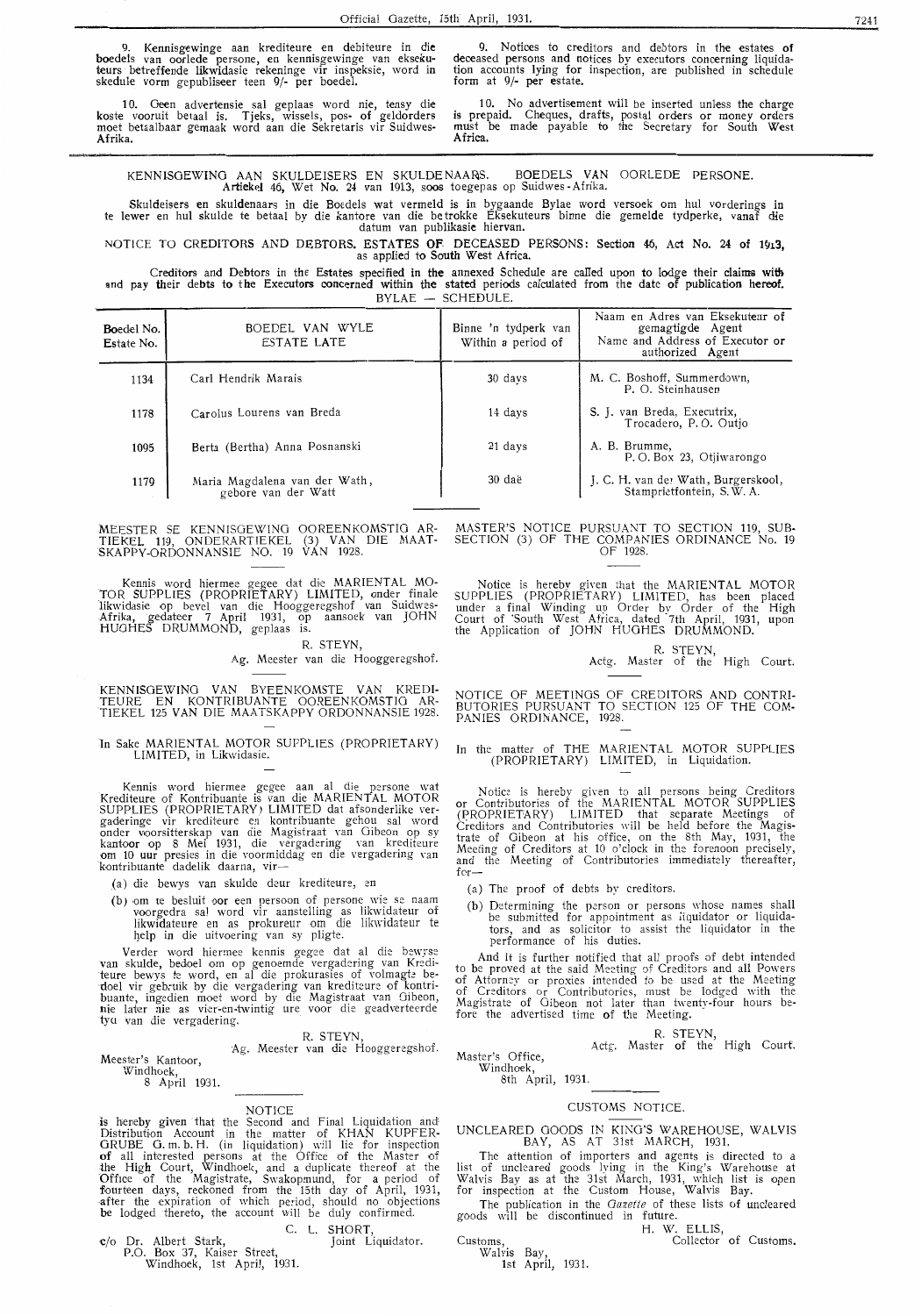## 7242 Offisiele Koerant, 15 April 1931.

#### VERKIESINO **VAN** EKSEKUTEURS EN VOOODE.

Aangesien die Boedels van die persone, venneld in die aangehegte lys, nie verteenwoordig is nie, word hier- mee kennis gegee aan die nagelate eggenoot (as daar een is) erfgename, legatarisse en skuldeisers, en-in ge**valle waa**r die byeenkoms vir die verkiesing van voogde belê word-aan die bloedverwante van die minderjariges<br>van vaders- en moederskant, en aan al die ander persone wat dit mag aangaan, dat byeenkomste met betrekking tot die verskillende boedels op die vennelde tye, datums en plekke gehou sal word vir die doe! om 'n persoon of persone te kies vir goedkeuring van die Meester van die Hooggeregshof van Suidwes-Afrika as geskik en bekwaam om deur horn as eksekuteurs of voogde, soos die geval mag wees, aangestel te word. Byecnkomste te Windhoek word voor die Meester, en in antler plekke -voor die Magistraat, gehou.

#### JACS. P. LE ROUX ESTERHUYSEN,

*Meester van die Hooggeregshof van Suidwes-Airika.* 

#### ELECTION OF EXECUTORS AND TUTORS.

The Estates of the persons mentioned in the attached schedule being unrepresented, notice is hereby given to the surviving spouse (if any), next-of-kin, legatees, and creditors, and-in cases where the meeting is convened for the election of Tutors-to the paternal and maternal relatives of the minors, and to all others whom these presents may concern, that meetings will be held in the several Estates at the times, dates, and places specified for the purpose of selecting some<br>person or persons for approval by the Master of the High Court of South West Africa as fit and proper appointed Executors or Tutors, as the case may be. Meetings at Windhoek will be held before the Master, and in other places before the Magistrate.

#### JACS. P. LE ROUX ESTERHUYSEN, *Master of the High Court of South West Africa.*

 $BYLAE$  - SCHEDULE.

| Registered<br>Number<br>of Estate  | Surname          | Name of the Deceased<br>Christian Name | Occupation           | Date and Place<br>of Death                   | Date and Time<br>of Meeting         | Place<br>of Meeting   | Meeting Con-<br>vened for<br>election of  |
|------------------------------------|------------------|----------------------------------------|----------------------|----------------------------------------------|-------------------------------------|-----------------------|-------------------------------------------|
| Geregistr.<br>Nommer<br>van Boedel | Famielienaam     | Naam van Oorledene<br>Voornaam         | Beroep               | Datum en plek<br>van oorlyde                 | Datum en tyd<br>van byeenkoms       | Plek van<br>byeenkoms | Byeenkoms<br>belê vir ver-<br>kiesing van |
| 1183                               | Von Mallinckrodt | Wilhelm<br>Arnold                      | Retired<br>Gentleman | 20/6/1930.<br>Frankfort-on-<br>Main, Germany | Saturday,<br>$2/5/1931$ ,<br>10a.m. | Windhoek              | Executor                                  |

#### KENNISGEWINO DEUR EKSEKUTEURS BETREFFENDE L!KWIDASIE-REKENINGS TER INSAOE. Artiekel 68, Wet No. 24 van 1913, soos toegepas op Suidwes-Afrika.

Kennisgewing geskied hiermee dat duplikate van die Administrasie- en Distribusierekenings in die boedels vermeld in 'die navolgende Bylae, ter insage van al die persone, wat daarin belang het, op die kantore van die Meester<br>en die Magistraat, soos vermeld, gedurende 'n tydperk van drie weke (of langer indien spesiaal vermeld) vanaf vermelde datums, of vanaf datum van publikasie hiervan, watter datum die laatste mag wees, sal lê. As geen be-<br>swaar daarteen by die Meester binne die vermelde tydperk ingedien word nie, sal die betrokke eksekuteurs oorgaa **tot** uitbetaling ooreenkomstig vermelde rekenings.

#### NOTICE BY EXECUTORS CONCERNING LIQUIDATION ACCOUNTS LYING FOR INSPECTION: Section 68 Act No. 24 of 1913, as applied to South West Africa.

NOTICE is hereby given that copies of the Administration and Distribution Accounts in the Estates specified in the attached Schedule will be open for the inspection of all persons interested therein for a period of 21 days (or longer if specially stated) from the dates specified, or from the date of publication hereof, whichever\_ may be later, and at the Offices of the Master and Magistrate as stated. Should no objection thereto be lodged with the Master during the period of inspection the Executors concerned will proceed to make payments in accordance therewith.

#### BYLAE - SCHEDULE.

| Boedel No.<br>Estate No. | BOEDEL VAN WYLE<br>ESTATE LATE                                                                                                                   | Beskrywing van<br>Rekening<br>Description of<br>Account | Period<br>Date<br>Tydperk<br>Datum | Meester<br>Master | Kantoor van die<br>Office of the<br>Magistraat | Naam en adres van eksekuteur<br>of gemagtigde agent<br>Name and Address of<br>Magistrate Executor or authorized Agent |
|--------------------------|--------------------------------------------------------------------------------------------------------------------------------------------------|---------------------------------------------------------|------------------------------------|-------------------|------------------------------------------------|-----------------------------------------------------------------------------------------------------------------------|
| 1078                     | Frederik Christiaan Suther-1<br>land en nagelate eggenote<br>Martha Magdalena<br>Sutherland, geb. Jansen<br>van Rensburg, van Garis,<br>Bethanie | Eerste en Laaste<br>Likwidasie en<br>Distrib. Rekening  | 3 weke<br>vanaf<br>24/4/31         | Windhoek          | Bethanie                                       | J. P. Viljoen, P. K. Bus 37.<br>Prieska, Prokureur vir<br>Eksekutr. Testamentêr                                       |

## IN THE HIGH COURT<br>OF SOUTH WES

## SOUTH WEST AFRICA.

Before His Honour Mr. Justice Bok Windhoek, this 30th day of March, 1931.

ln the matter of the Ex Parte Application of EMMY THECLA LANGANKE VOSS, born RICHTER.

Upon hearing Mr. Rosenow of Counsel for the Applicant

and having read the petition with its verifying affidavit, IT IS ORDERED,

- (1) That leave be, and it is hereby granted to the Applicant to sue her husband, PAUL WALTER WILLY VOSS, by Edictal Citation in an action to· be instituted\_ by her against him in this Court for restitution of conjugal rights by reason of his malicious desertion, failing which divorce;
- (2) That service be effected by one publication in the *Official Gazette* of South West Africa, one publication in the Allgemeine Zeitung in Windhoek and one publication in the Reiche-Anzeiger in Berlin, Germany;
- (3) That leave be, and it is hereby, granted to serve all process simultaneously with the Citation, and
- (4) That the Citation be returnable on the 15th July, 1931. BY ORDER OF THE COURT,

R. STEYN, Actg. Registrar of the High Court.

#### Cape Town.

#### OFFER OF COMPOSITION.

Notice is hereby. given that at the meeting of creditors. in the Insolvent Estate of FRIEDRICH WILHELM BOR-CHERT to be held before the Master of the High Court in Windhoek on SATURDAY the 2nd day of May, 1931, at 10 a.m. I intend submitting an offer of composition to pay five shillings in the  $\mathcal{L}$ .

F. W. BORCHERT,

#### Insolvent.

#### NOTICE.

#### WALVIS BAY FISHERIES (PROPRIETARY) LIMITED (In Voluntary Liquidation).

Notice is hereby given that I intend applying to the Masterof the High Court, Windhoek, fourteen days from date hereof for an extension of time wherein to file the Liquidation Accounts, the reason being that the assets are of such nature as to render quick sale impossible.

> S. L. GAMBLE, Liquidator.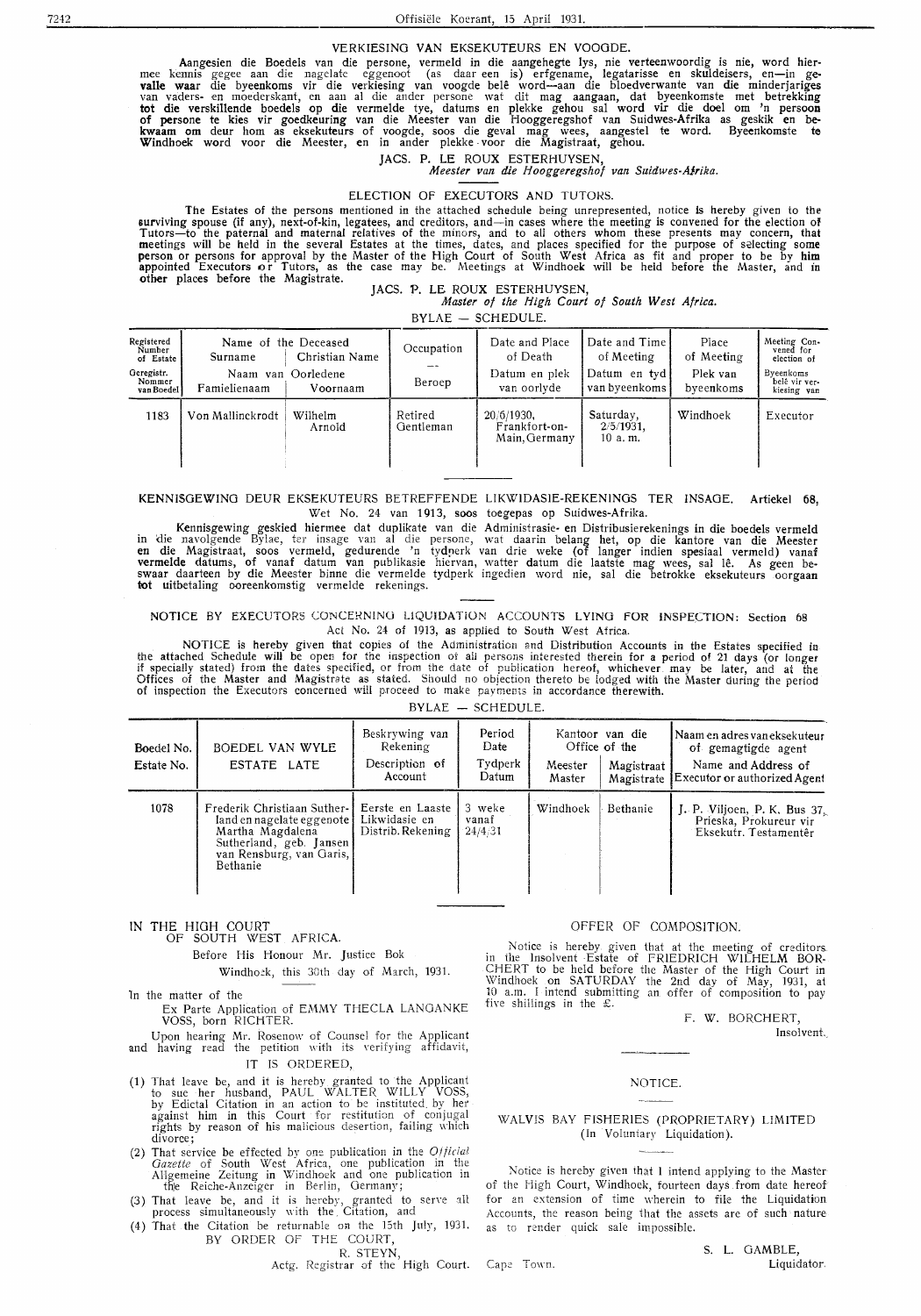KENNISGEWINGS VAN DIE MEESTER. Ingevolge artiekel *sestien,* onderartiekel (3), en artiekel *neen-en-dertig,* onder• • artiekel (1) die Insoivensie Ordonnansie 1928.

Aangesien die Boedels, in die hierondervolgende Bylae kragtens Bevel van die Hooggeregshof van Suidwes-Afrika gesekwestreer is, word hiermee kennis gegee dat 'n eerste byeenkoms van skuldeisers in die vermelde Boedels op, **die**  datums en tye en plekke, vermeld in die Bylae, vir die bewys van vorderings en die verkiesing van 'n kurator gehou sal word. In Windhoek sal die byeenkomste voor die Meester gehou word; in ander plekke voor die Magistraat.

JAGS. P. LE ROUX ESTERHUYSEN, *Meester van die Hooggeregsho/ van S.W.-A/rika.* 

MASTER'S NOTICES. Pursuant to Section *sixteen*, Sub-section (3), and Section *thirty-nine*, Sub-section (1), of the Insolvency Ordinance, 1928.

The Estates mentioned in the subjoined Schedule having been placed under sequestration by Order of the High Court of South West Africa, notice is hereby given that a first meeting of creditors will be held in the said Estates on<br>the dates and at the times and places mentioned in the Schedule for the proof of claims and for the e Meetings in Windl>oek will be held before the Master; elsewhere they will be held before the Magistrate.

JACS. P. LE ROUX ESTERHUYSEN, *as Master of the High Court.* 

 $Form. No. 2. - Formulier No. 2.$  BYLAE - SCHEDULE.

| No. van<br>Naam en Beskrywing<br>Boedel<br>van Boedel |                                                                                    | Datum waarop en Afdeling van Hof<br>waardeur Bevel gegee is<br>Date upon which and Division of Court<br>by which Order made |                                       | Dag, Datum en Uur van Byeenkoms<br>Day, Date and Hour of Meeting |            |            | Plek<br>van Byeenkoms |
|-------------------------------------------------------|------------------------------------------------------------------------------------|-----------------------------------------------------------------------------------------------------------------------------|---------------------------------------|------------------------------------------------------------------|------------|------------|-----------------------|
| of Estate                                             | No.<br>Name and Description<br>of Estate                                           | Datum van Bevel<br>Date of Order                                                                                            | Afdeling van Hof<br>Division of Court | $\text{Dag}/\text{Day}$                                          | Datum/Date | Uur/Hour   | Place of Meeting      |
| 305                                                   | David JohannesWelgemoed,<br>general dealer of<br>Achenib, distr. Windhoek          | 2/3/31                                                                                                                      | High Court<br>of S.W. Africa          | Saturday                                                         | 2/5/31     | 10a. m.    | Windhoek              |
| 306                                                   | Josef Christian Menne,<br>general dealer of<br>Tsumeb, district Groot- <br>fontein | 3/3/31                                                                                                                      | do.                                   | Tuesday                                                          | 28/4/31    | 10 a.m.    | Grootfontein          |
| 307                                                   | Adam Patrick Coetzee,<br>Storekeeper of<br>Rehoboth                                | 9/3/31                                                                                                                      | do.                                   | Saturday                                                         | 2/5/31     | $10$ a.m.  | Windhoek              |
| 309                                                   | Rudolf Thielmann, hotel-<br>proprietor of Mariental                                | 10/3/31                                                                                                                     | do.                                   | Friday                                                           | 8/5/31     | $10$ a.m.  | Gibeon                |
| 315                                                   | Kuno Bruegge, butcher<br>of Omaruru                                                | 30/3/31                                                                                                                     | do.                                   | Friday                                                           | 8/5/31     | $10$ a. m. | Omaruru               |

#### NOTICE.

It is hereby notified for general information that the Namaqua Diamonds, Ltd., of Luderitz, have abandoned their<br>title to the Precious Mineral Mining Areas:—

MUENCHEN 1 to 8,

 $SCHILLER$  1a, 1b, 1c, 1d, 2a, 2b, 2c, and 3 to 8, BAVARIA 4 *to* 6,

ABENDSTERN 1 to 6,

- GUTE HOFFNUNG 7 *to* 13, 23, 27, 27a, 28, 29a, 30, 32, 33, 33a, 37, 37a, 38, 39, 46, 48 *to* 50, 52 to 60 and 66,
- KAPPS 1, 2, 5 and 7, NAMAQUA 55, 57, 59 to 67, 70 to 85, 87 to 97, 101 to 104, 108 to 112, 123 to 157, 160, 165, 173, 174, 186, 193 to 196, 198 to 201, 206, 211 to 213, 221, 222, 264 to 266, 268, 269, 272, 273, 275, 276, 279, 280, 282 to 287, 295, 298 to 300,<br>342 to 363,<br>WILHELMSFELD 5 to 9, 11, 14, 15,<br>GOBIS 1 to 8, 8a, 9 to 13, HOLLANDSBUCHT 3 and 12 to 20,
- RUST 1 and 2, GOLCONDA 1 to 10, 13 to 15, 22 to 25, MOEOB 9, 10, 14, 16, 19, 23 to 28, BAUER **1** to **11,**  ME ISSEN 1 and 2, WINDISCH 1 to 5, TERRANOVA **1** fo 7, GRILLENBERGER 7, 8, 26, 27, PABST 2 to 4, 6 to 9, 15, 16 P!ONIER 1, 2, 4, 7, ASTA 1 *to* 6, HILLMANN 1 to 9,

BISCHOFF 5 to 9, 11, 12, WESTFALIA 2, 3, 5 to 17, GUSTAVTAL 1 to 5, Sa, 6, 9, 10,

STREIFEN 1 to 11,

situated between Conception Bay and Moeob, district Luderitz.

The abandonment is hereby published in terms of Section **74,** paragraph 2, of the amended Mining Ordinance of 1905.

L. G. RAY, **Authority**.

**Windhoek, Mining Authority.** 

31st March, 1931.

#### NOTICE OF ASSIGNMENT.

Notice is hereby given that ISRAEL CHIAT and MEN-DEL SCHNITKIN carrying on business in co-partnership under the style or firm of AFRICAN IMPORT CO. has made an assignment of its property in favour of JOHN<br>HUGO HILL of Windhoek, in trust for the creditors of<br>the said AFRICAN IMPORT CO. if they accept same, and that the schedules of the said AFRICAN IMPORT CO. will lie for inspection and signature by all creditors en-<br>titled to sign at the office of the Master of the High Court,<br>Windhoek for a period of fourteen days from the 18th April to the 2nd of May inclusive.

It is further notified that if the said assignment shall be declined application will be made to the High Court of<br>South West Africa on Friday the 29th day of May 1931 at ten o'clock **in** the forenoon or as soon thereafter as Counsel can be heard for the surrender of the estate of the' said AFRICAN IMPORT CO. as insolvent.

#### AFRICAN IMPORT CO. Israel Chiat,

Mendel Schnitkin.

Windhoek, 13th April 1931.

NOTICE OF MEETING OF CREDITORS AND CONTRI- BUTORIES, PURSUANT TO SECTION 129 OF THE COMPANIES ORDINANCE, 1928.

In the matter of the SOUTH WEST AFRICAN TRADING COMPANY (PROPRIETARY) LIMITED, (IN LIQUIDA-TION).

Notice is hereby given to Creditors and Contributories of the South West African Trading Company (Proprietary) Limited, (IN LIQUIDATION), that a Meeting of Creditors and Contributories will be held before the Master of the High Court at his Office at Windhoek on Saturday, 9th May, 1931, at 10 o'clock in the forenoon, for the purpose of:—

- (a) Receiving and, if approved, confirming the Liquidator's Report.
- (b) Proof of further claims.
- (c) Giving directions to the Liquidator as to the disposal of the assets and further management of the liquidation.

Dated at Windhoek, this 8th day of April, 1931.

7243

JOHN MORGAN, Liquidator.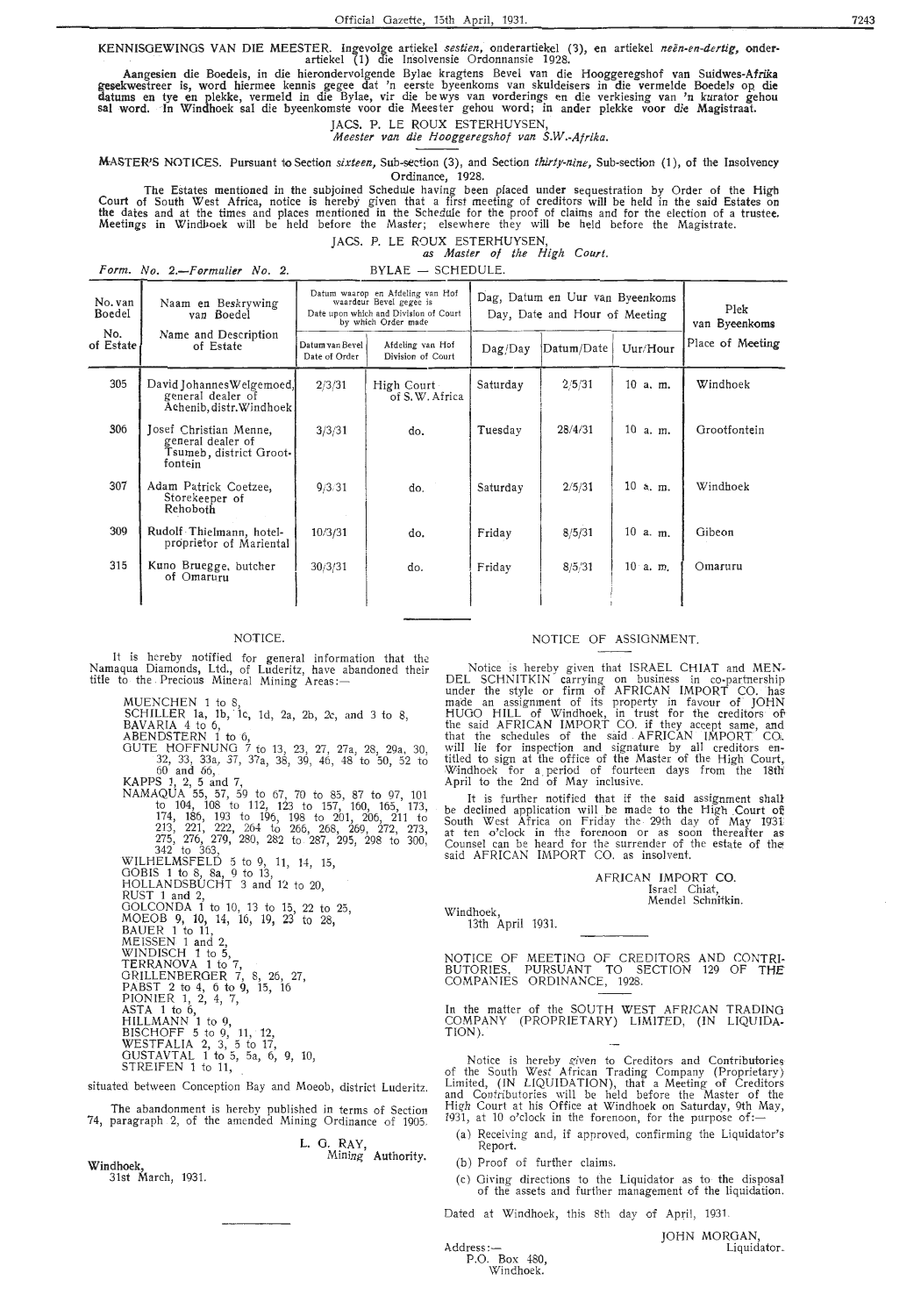KENNISGEWINGS VAN KURATORS EN BOEDELBEREDDERAARS. Ingevolge artiekel vier-en-sestig, onderartiekel (3), artiekel *sewentig* en artiekel *neën-en-dertig*, onderartiekel (2) van die Insolvensie-Ordonnansie 1929, soos op.<br>Suidwes-Afrika toegepas. Suidwes-Afrika toegepas.

Kennis word hiermee gegee dat die persone ver meld in die aangehegte Bylae as kurators of boedelberedderaars, soos die geval mag wees, van die daarin as gesekwestreer of afgestaan vermelde boedels aangestel is;<br>en dat persone, wat geld aan die boedels skuld hul skulde by die aangegewe adresse binne die tydperke vermeld in die Bylae moet betaal.

Verder dat 'n byeenkoms van skuldeisers (dus die twede byeenkoms in diegene van die boedels wat gesekwestreer is) met betrekking tot vermelde boedels op die datums, tye en plekke vermeld in die Bylae gehou sal word vir die bewys van aansprake teen die boedel, die ontvangs van die verslag van die kurator of die boedelberedderaar omtrent die aangeleenthede en toestand van die boedel, asook vir die verstrekking van instruksies<br>aan die kurator of boedelberedderaar betreffende die ver-koop of opvordering van enige gedeelte van die boedel of betreffende enige aangeleentheid in verband met die beheer daarvan.

In Windhoek word die byeenkomste voor die Meester gehou en op ander plekke voor die Magistraat.

NOTICES OF TRUSTEES AND ASSIGNEES. Pursuant to Section *sixty-four,* Sub-section (3), Section *seventy* and Section thirty-nine, Sub-section (2), of the Insolvency Ordinance, 1928, as applied to South West Africa.

Notice is hereby given that the persons mentioned in the subjoined Schedule have been appointed Trustees or<br>Assignees, as the case may be, of the Estates therein mentioned as having been sequestrated or assigned, that thei the periods mentioned in the Schedule.

Further, that a meeting of creditors (being the second meeting in such of the said Estates as are under sequestration; will be held in the said Estates on the da~es and at the times and places mentioned in the Schedule, for the proof of claims against the Estate, for the purpose of receiving the Trustee's or Assignee's report as to the affairs and condition of the Estate, and of giving the Trustee or Assignee directions concerning the sale or recovery of any part of the Estate, or<br>concerning any matter relating to the administration thereof.

Meetings in Windhoek will be held before the Master; elsewhere they will be held before the Magistrate.

Form. No.  $3.$  - Formulier No. 3. BYLAE - SCHEDULE.

| No. van<br><b>Boedel</b><br>No. of<br>Estate | Naam en<br>beskrywing<br>van Boedel<br>Name and De-<br>scription of Estate                                                 | Of Boedel<br>afgestaan<br>of gesek-<br>westreer is<br>Whether<br>Assigned<br>or Seque-<br>strated | beredderaar<br>Name of<br>Truste <b>e or</b><br>Assignee | (Naam van Ku- Volledige adres)<br>rator of Boedel- van Kurator of<br>Boedel-<br>beredderaar<br>Full Address<br>Trustee or<br>lof<br>Assignee | Dav<br>Dag | Dag, Datum- en Uur van<br>Byeenkoms<br>Day, Date and Hour of<br>Meeting<br>Date<br>Datum | Hour<br>Uur | Plek van<br><b>Byeenkoms</b><br>Place of<br>Meeting | Tyd binne<br>welke skuld<br>betaal moet<br>word<br>Time within<br>which debts<br>payable |
|----------------------------------------------|----------------------------------------------------------------------------------------------------------------------------|---------------------------------------------------------------------------------------------------|----------------------------------------------------------|----------------------------------------------------------------------------------------------------------------------------------------------|------------|------------------------------------------------------------------------------------------|-------------|-----------------------------------------------------|------------------------------------------------------------------------------------------|
| 298                                          | Josephine Kirsch,  Sequestrated <br>born Levenson,<br>trading as the<br>General Bazaar, a<br>general dealer of<br>Windhoek |                                                                                                   | Erich Worms                                              | Box 18.<br>Windhoek                                                                                                                          | Saturday   | 2/5/31                                                                                   | 10a.m.      | Master's<br>Office.<br>Windhoek                     | 30 days                                                                                  |

KENNISGEWING VAN KURATORS EN BOEDELBERE DDERAARS. Ingevolge Artiekel ses-en-neëntig, Onderartiekel (2) van die Insolvensiewet 1916, soos op Suidwes-Afrika toegepas.

Kennis word hiermee gegee, dat die likwidasiere kenings en state van distribusie of/en kontribusie in die boedels, vermeld in aangehegte Bylae, vir inspeksie deur skuldeisers in die vermelde kantore, gedurende, 'n tyd<br>perk van veertien dae of soveel langer, soos daarin vermeld, vanaf die datum, in die Bylae vermeld, of vanaf d datum van publikasie hiervan, watter datum die laaste mag wees, sal le.

NOTICES OF TRUSTEES AND ASSIGNEES. Pursuant to Section *ninety-six,* Sub-section (2), of the Insolvency Act, 1916, as applied to South West Africa.

Notice is hereby given that the liquidation accounts and plans of distribution or/and contribution in the Estates mentioned in the subjoined Schedule will lie open at the offices therein mentioned for a period of fourteen days, or<br>such longer period as is therein stated, from the date mentioned in the Schedule or from the date of publ whichever may be later, for inspection by creditors.

|  | Form No. $6.$ - Formulier No. $6.$ |  | $BYLAE$ - SCHEDULE. |
|--|------------------------------------|--|---------------------|
|--|------------------------------------|--|---------------------|

| No. van<br>Boedel.<br>No. of<br>Estate | Naam en Beskrywing van Boedel<br>Name and Description of Estate               | Beskrywing van<br>Rekening<br>Description of Account | Kantore waar Rekening vir<br>inspeksie sal lê<br>Offices at which Account<br>will lie open | Datum vanaf wan-<br>neer Rekening vir<br>inspeksie sal lê<br>Date from which<br>Account will lie<br>open |             |
|----------------------------------------|-------------------------------------------------------------------------------|------------------------------------------------------|--------------------------------------------------------------------------------------------|----------------------------------------------------------------------------------------------------------|-------------|
|                                        |                                                                               |                                                      | Meester<br>Master                                                                          | Magistraat<br>Magistrate                                                                                 | Van<br>From |
| 257                                    | Insolvent Estate<br>Markus Rosenbluth                                         | First and Final<br>Liquidation                       | Windhoek                                                                                   | Luderitz                                                                                                 | 15/4/31     |
| 266                                    | Rudolf Johannes Kankowski,<br><b>Building Contractor, Windhoek</b>            | First and Final Liquid.<br>and Distrib. Account      | Windhoek                                                                                   |                                                                                                          | 16/4/31     |
| 267                                    | Reinier Jacobus van Rooven,<br>a butcher and Cartage<br>Contractor of Warmbad | First and Final Liquid.<br>and Distribution          | Windhoek                                                                                   | Warmbad                                                                                                  | 18/4/31     |

It is hereby notified that by extraordinary resolution passed at a General Meeting, it has been resolved that the Company be placed into voluntary Liquidation in compliance with paragraph 160 (c) of the Companies Ordinance, 1928, and that Mr. JOHN HUGO HILL of Windhoek and Mr. CECIL LOUIS SHORT of Capetown have been appointed Joint Liquidators.

OTJIWARONGO TRADING COMPANY LTD.

Windhoek, 25th of March, 1931.

#### NOTICE. OTJIWARONGO TRADING COMPANY LTD., in voluntary Liquidation.

Notice is hereby given that a Meeting of Creditors of the above Company will be held on Saturday the 25th of April, 1931, at 10 a.m., at the offices of **H. Hill,** Kaiser Street, Windhoek, pursuant to Section' 166 of the Companies Ordinance, 1928.

> JOHN HUGO HILL, CECIL LOUIS SHORT, Joint Liquidators.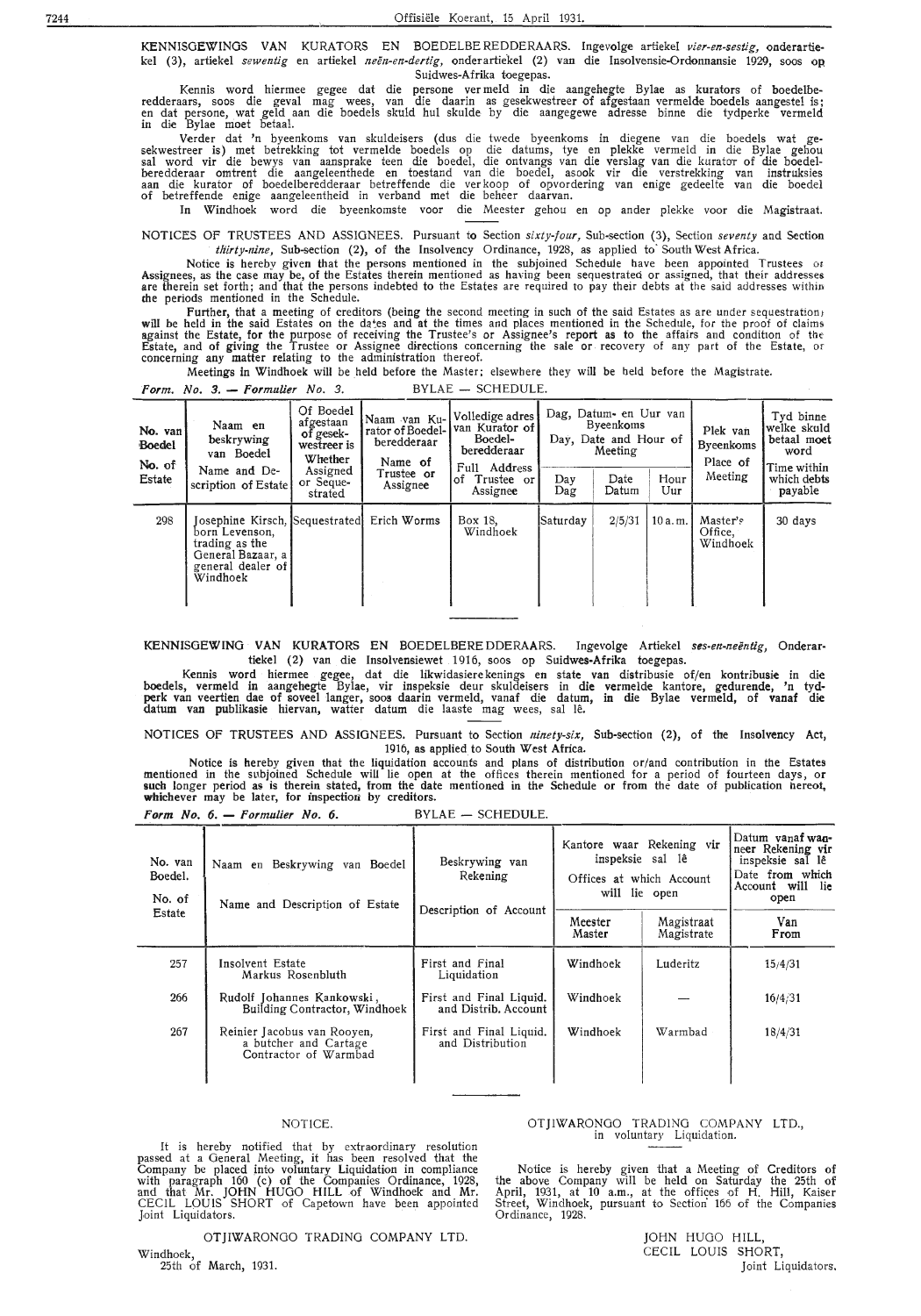KENNISOEWINOS VAN KURATORS EN BOEDELBEREDDERAARS. Ingevolge artiekels *veertig* en *een-en-veertig*  van die Insolvensiewet 1916, soos op Suidwes-Afrika toegepas.

Hiermee word kennis gegee dat 'n byeenkoms van skul deisers in die gesekwestreerde of afgestane Boedels, ver<sup>4</sup> meld in die onderstaande Bylae op die datums, tye en plekke en vir die doeleindes daarin vermeld, gehou sal word. In Windhoek sal die byeenkomste voor die Meester en in ander plekke voor die Magistraat gehou word.

NOTICES OF TRUSTEES AND ASSIGNEES. Pursuant to Sections *forty* and *forty-one* of the Insolvency Act, 1916, as applied to South West Africa.

Notice is hereby given that a meeting of creditors will be held in .the Sequestrated or Assigned Estates mentioned in the subjoined Schedule on the dates, at the times and places, and for the purposes the rein set forth. Meetings in Windhoek will be held before the Master; elsewhere they will be held before the Magistrate.

*Form No. 4.-Formulier No. 4.* BYLAE - SCHEDULE.

| No. van<br>Boedel | Naam en Beskrywing<br>van Boedel                                 | Of Boedel<br>Gesekwestreer<br>of Afgestaan is | Dag, Datum en Uur van<br><b>Byeenkoms</b><br>Day, Date and Hour of Meeting |                  |                      | Plek van<br><b>B</b> veenkoms | van Byeenkoms<br>Doel                                                                     |  |
|-------------------|------------------------------------------------------------------|-----------------------------------------------|----------------------------------------------------------------------------|------------------|----------------------|-------------------------------|-------------------------------------------------------------------------------------------|--|
| No. of<br>Estate  | Description<br>and<br>Name<br>of Estate                          | Whether<br>Assigned or<br>Sequestrated        | Dag/Day                                                                    | Datum<br>Date    | Uur<br>Hour          | l Place of Meetingl           | Object of Meeting                                                                         |  |
| 264<br>295        | Max Bobzin<br>Friedrich Wilhelm Borchert,<br>a baker of Windhoek | Assigned<br>Sequestrated                      | Saturday<br>Saturday                                                       | 2.5.31<br>2/5/31 | 10a.m.<br>$10a$ . m. | Windhoek<br>Windhoek          | To prove further claims<br>To consider an offer of<br>compromise made by<br>the Insolvent |  |
|                   |                                                                  |                                               |                                                                            |                  |                      |                               |                                                                                           |  |

KENNISOEWINO VAN KURATORS EN BOEDELBEREDDERAARS. Ingevolge Artiekel *vier-en-neentig* van die lnsolvensie-Wet, 1916, soos toegepas op Suidwes-Afrika.

Kennis word hiermee gegee, dat die Kurators of Boedelberedderaars van die gesekwestreerde of afgestane Boedels, vermeld in die hieronder volgende Bylae, voornemens is, om veertien dae na datum hiervan die Meester van die Hooggeregshof te versoek om 'n verlenging van die tyd genoem in die Bylae vir die indiening van 'n likwidasi<del>e</del>rekening en plan van distribusie of/en kontribusie.

NOTICES OF TRUSTEES AND ASSJGNEES. Pursuant to .Section *ninety-four* of the Insolvency Act, 1916, as applied to South West Africa.

Notice is hereby given that fourteen days after the date hereof it is the intention of the Trustees or Assignees of the Sequestrated or Assigned Estates mentioned in the subjoined Schedule to apply to the Master of the High Court for an extension of time, as specified in the Schedule, within which to lodge a liquidation account and plan of distribution or/and contribution.

*Form. No. 5.-Formulier No. 5.* BYLAE - SCHEDULE.

| No. van<br>Boedel<br>No. of<br>Estate | Naam en Beskrywing<br>van Boedel<br>Name & Description<br>of Estate | INaam van Kurator<br>of Boedel-<br>beredderaar<br>Name of Trustee<br>Assignee<br>or | Datum van Aan-<br>stelling van Kurators<br>Boedelberedderaars.<br>Date of Trustee or<br>Assignee's Appoint-<br>ment. | Rekening inge-<br>dien moet wordl<br>Date when<br>Account Due | Datum waarop Tydperk van Verlenging To whom Appli-<br>benodig.<br>Portiod of Extension<br>required. | cation will be<br>made. |
|---------------------------------------|---------------------------------------------------------------------|-------------------------------------------------------------------------------------|----------------------------------------------------------------------------------------------------------------------|---------------------------------------------------------------|-----------------------------------------------------------------------------------------------------|-------------------------|
| 228                                   | Lili Schustek                                                       | P. R. v. d. Made                                                                    | 10/9/28                                                                                                              | Fourth account<br>due 23/3/31                                 | Six months to collect<br>further outstandings<br>as amounts collected<br>to date are not worth-     |                         |
| 295                                   | Friedrich Wilhelm<br>Borchert, a baker<br>of Windhoek               | John Hugo Hill                                                                      | 5/1/31                                                                                                               | 5/4/31                                                        | while distributing.<br>12 months                                                                    |                         |

#### NOTICE.

It is hereby notified that by extraordinary resolution passed at a General Meeting, it has been resolved that the Company be placed into voluntary Liquidation in compliance with paragraph 160 (c) of the Companies Ordinance, 1928, and that Mr. JOHN HUGO HILL of Windhoek and Mr. CECIL LOUIS SHORT of Capetown have been appointed

Joint Liquidators.<br>BINNES & NEWMAN LIMITED.

**Windhoek,**  25th of March, 1931.

#### KENN!SGEWING,

Die aandag van die Publiek word bepaal by die feit dat die Regering van die Gebied Suidwes - Afrika 'n ooreenkoms aangegaan het met die JUNKERS FLUGZEUG-WERK AKTIEN GESELLSCHAFT van Dessau, Duitsland, waardeur laasgenoemde firma onderneem om 'n maatskappy tot stand te bring, wat bekend sal staan as "The South West African Airways (Proprietary) Limited", om 'n lugpos-diens tussen die Gebied Suidwes-Afrika en die Unie van Suid-Afrika in *te* stel; en voorsiening is in die ooreenkoms ge- maak dat die Maatskappy, wat 'n private maatskappy met be- perkte verantwoordelikheid sal wees, in Suidwes-Afrika geregistreer sal word, en dat 'n sekere getal van die aandele opsy gesit sal word ingeval daar enige iede van die publiek begerig is om 'n aandeel daarin te neem.

Weens die voorsienings van die Wet word die Maatskappy verbied om 'n prospektus of 'n uitnodiging aan die publiek uit te reik, en dit is noodsaaklik om te weet, voordat die Maatskappy gestig word, of daar enige persoon is wat begerig is om aandele uit te neem. Enige sodanige persoon wat ..iegerig is om met die stigting van die Maatskappy verbind te wees, en geld daarin wil bele, en aandele daarin wil uitneem, word versoek om binne dertig (30) dae vanaf datum van publikasie hiervan in aanraking te tree met<br>(1) Die Direkteur van Pos- en Telegraafwese, as verteen-<br>woordigende die Regering van Suidwes-Afrika, of (2) Mnr.<br>Friedrich Hoepfner, Posbus 273, Windhoek, as verteenwo gende die Junkers Flugzeugwerk Aktien Gesellschaft van<br>Dessau, Duitsland.

Die kapitaal van die Maatskappy sal £7500 wees, met mag om te verhoog, verdeel in 300 aandelee van £25.0.0<br>**elk.** 

#### BINNES 8: NEWMAN LIMITED, in voluntary Liquidation.

Notice is hereby given that a Meeting of Creditors of the above Company will be held on Saturday the 25th of April, 1931, at 10 a.m., at the offices of H. Hill, Kaiser Street, Windhoek, pursuant to Section 166 of the Companies Ordinance, 1928.

JOHN HUGO HILL, CECIL LOUIS SHORT, Joint Liquidators.

#### NOTICE.

The attention of the Public is drawn to the fact that the Government of the Territory of South West Africa has entered into a contract with JUNKERS FLUGZEUGWERK AKTIEN GESELLSCHAFT of Dessau, Germany, whereby the latter firm undertakes to float a Company in South West Africa to be known as tne South West African Airways (Proprietary) Limited to carry on an airmail service between the Territory of South West Africa and the Union of South Africa, and provision has been made in the contract that the Company, which is to be a private limited liability Company, shall be registered in South West Africa and that a certain number of shares shall be set aside in case any of the members of the Public of South West Africa desire to acquire<br>a shareholding.

Owing to the provisions of the Law the Company is not allowed to issue a prospectus or issue an invitation *to*  the Public, so that it is necessary to know before the Com• pany is formed, whether any persons are desirous of acquiring any shareholding. Any such person desiring to be associat• ed with the formation of the Company and to subscribe for and hold shares therein, is requested *to* communicate within thirty (30) days from date of publication hereof either with (1) the Director of Posts and Telegraphs at Windhoek as representing the Government of the Territory of South West Africa, or (2) Mr. Friedrich Hoepfner, Box 273, Windhoek, as representing the Junkers Flugzeugwerk Aktien Gesell• schaft of Dessau, Germany.

The Capital of the Company is to be £7500 with powers *to* increase, divided into 300 shares of £25 each.